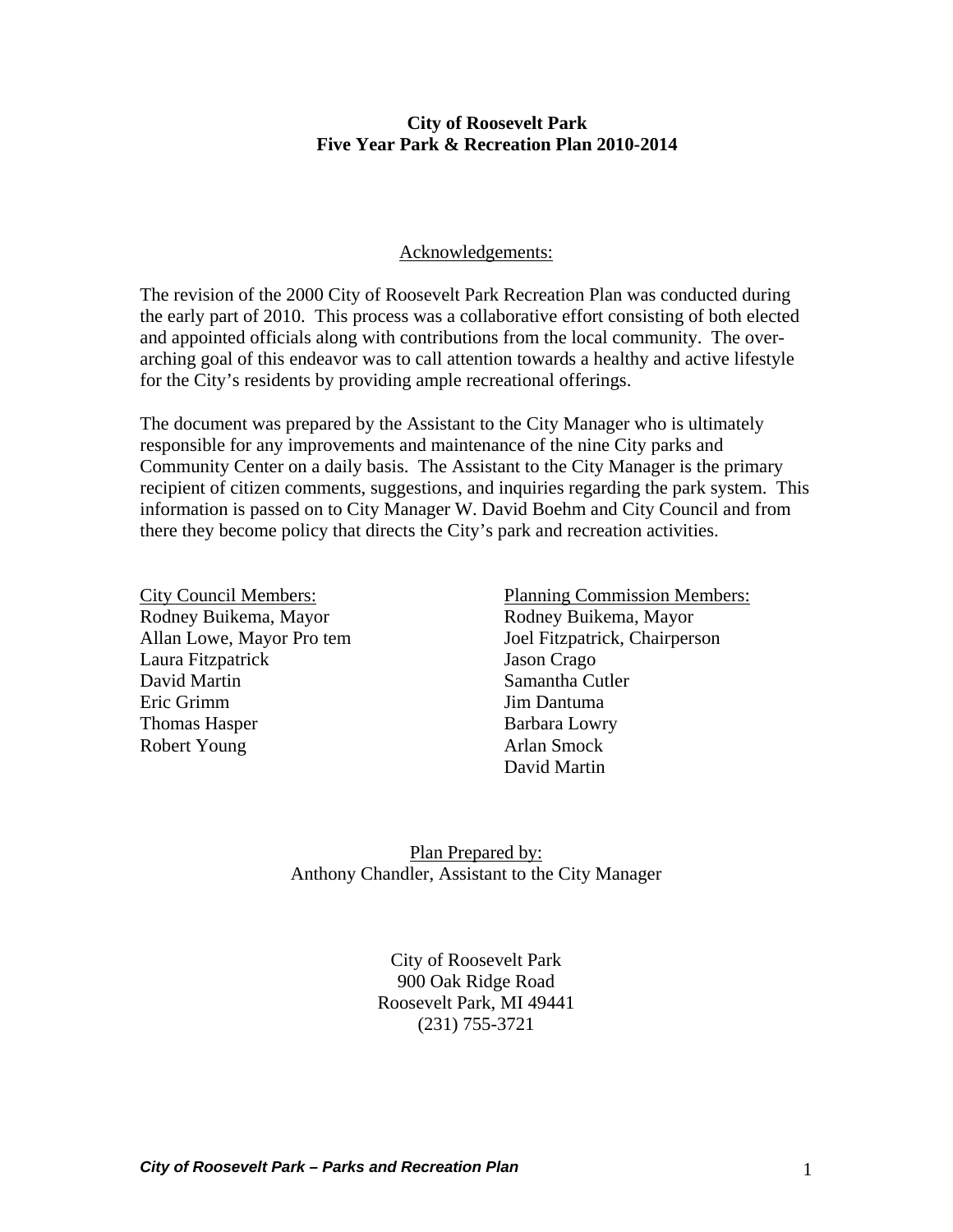# **City of Roosevelt Park<br>Parks & Recreation Plan 2010-2014**

## **TABLE OF CONTENTS**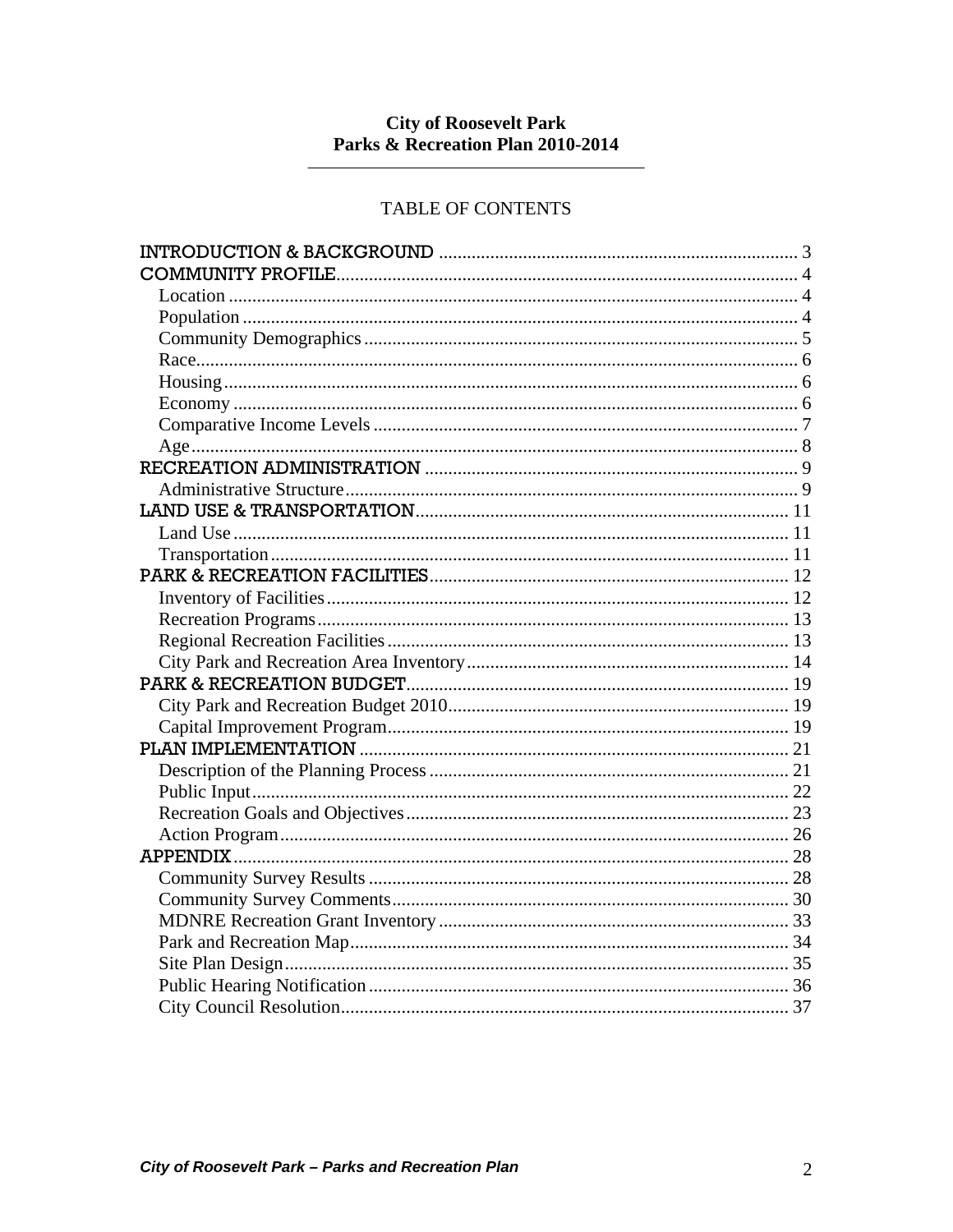## **INTRODUCTION & BACKGROUND**

<span id="page-2-0"></span>The City of Roosevelt Park is a community renowned for its abundance of parks situated within the 1 square mile boundary. These parks have been a focal point for families and other residents in deciding to make their home in our City. This large offering of parks and recreation has always been, and will remain an attraction for residents. As a result, a critical component of the 2010 – 2014 Community Park and Recreation Plan is to properly guide the decisions that have a direct influence on the parks and recreational opportunities in the City.

The  $2010 - 2014$  Plan is an opportunity to set priorities that are vocalized by both the public and the officials that ultimately craft the local policy. The 2010 – 2014 Plan takes into effect the concerns of all age groups and is a reflection of the cumulated input we received through the revision process. The Plan expresses the desires of the next five years while incorporating the hard work and dedication from past generations in maintaining the unique status we enjoy with our parks. Current and future recreational needs will be accommodated and the Action Plan will set in motion the necessary steps to have a successful game plan to administer our parks and recreation program.

The Plan was formulated using regional data with a local perspective incorporating the preferences of the local community. We devised a Plan that would reach out to the neighboring communities by offering a distinctive set of recreational opportunities that are not currently offered on a regional scale. The Plan also anticipates for the changes in demographics and the downturn in the local economy. The previous Plan was reviewed and many of the unfulfilled goals were carried over with recommendation. Each goal was carefully evaluated and adjusted to be more compatible with the present environment. Extensive efforts were made to utilize the input and devise a Plan that would carry our community forward by providing a first-rate park and recreation structure.

Implementation of the plan will be the focus in the years ahead. The goals and ensuing strategies will require constant attention if they are to be realized. The community must also evaluate the direction of the plan and provide guidance as warranted. Dedication towards creating a healthy and sustainable environment coupled with our ability to tap funding opportunities will be imperative for recreation improvements in the City of Roosevelt Park.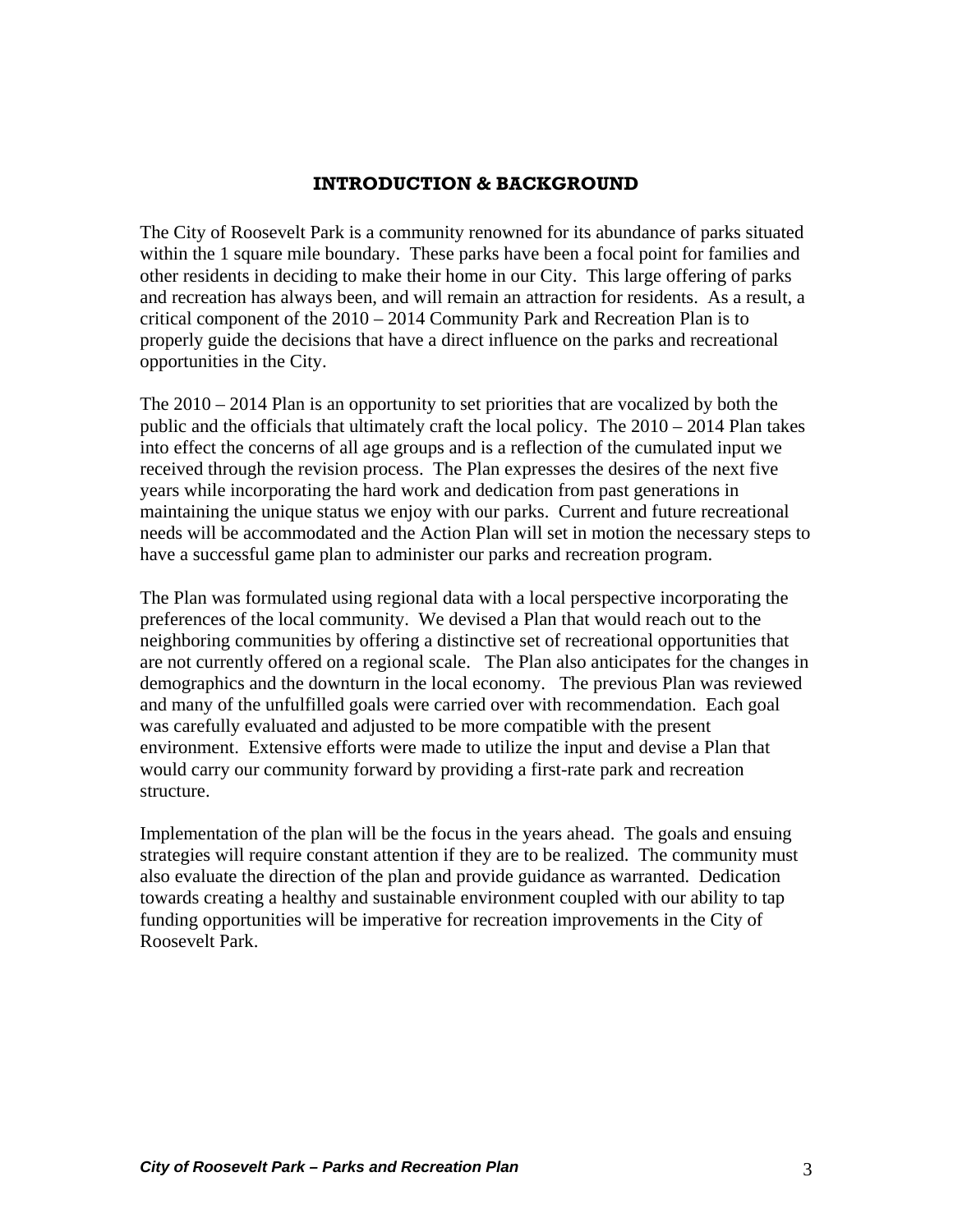#### **COMMUNITY PROFILE**

#### <span id="page-3-0"></span>**Location**

The City of Roosevelt Park is located in Muskegon County roughly one mile inland from the shores of Lake Michigan. Roosevelt Park is bounded by The City of Muskegon to the north and The City of Norton Shores to the west, east, and south. The one square mile of land that contains the City was rural pasture speckled with a few farmhouses for much of the early  $20<sup>th</sup>$  Century. Rapid industrial growth in Muskegon County generated a demand for housing close to the industrial base. The City is named after former president Theodore Roosevelt who passed away around the same time the area was being developed as a residential option for those laboring in the Muskegon industrial sector. The Park portion of the City's name signifies the abundance of public park area that was set aside during the original plotting of the City.

## **Population**

The 2000 Census recorded the population as 3,890, an increase of 5 persons from the 1990 Census. From a regional perspective, the cities of Norton Shores and North Muskegon experienced modest gains in population. While the cities of Muskegon Heights and Muskegon fell slightly from their 1990 census counts.



#### **2000 Population City of Roosevelt Park and Neighboring Communities**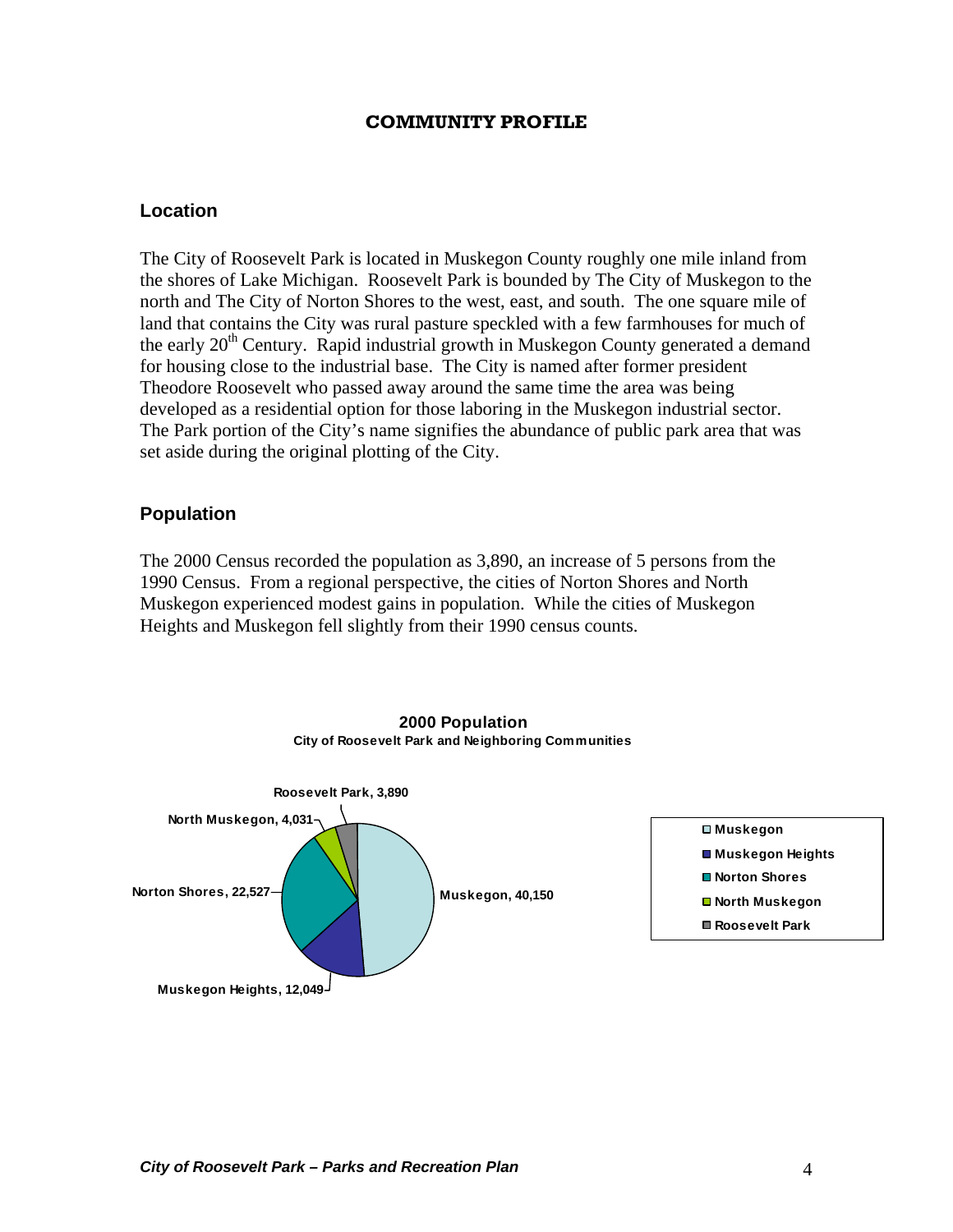<span id="page-4-0"></span>The chart that follows illustrates population trends in the City of Roosevelt Park and the before mentioned surrounding communities from 1990 – 2000, and the most recent census estimate from 2008. Annual population estimates released from the Census Bureau would point toward the trend that most growth within Muskegon County's urban areas has subsided while the suburban townships enjoy modest gains in population.



As the chart above indicates, Roosevelt Park is not unlike its surrounding communities. With the exception of Norton Shores, all neighboring jurisdictions experienced a slight decrease in total population. Roosevelt Park fell from 3,890 persons in 2000 to an estimated 3,769 persons in 2008, a reduction of just over 3 percent.

Muskegon County's population experienced a nice increase in population (from 158,983 to 170,200 persons) between 1990 and 2000. The most recent census estimate from 2008 has the County's population expanding to 174,344, an increase of almost 2.5 percent.

## **Community Demographics**

Characteristics of the local population play a significant role in what types of recreational activities will be utilized. Knowledge of such demographics allows local officials to effectively plan for recreational uses in the community. The following sections profile the related demographics of the City and region.

According to the 2000 Census, The City is comprised of 46.3% as male and 53.7% as female residents. Categories such as age distribution are useful towards determining the City's adjustment regarding age demographic data and recreational opportunities.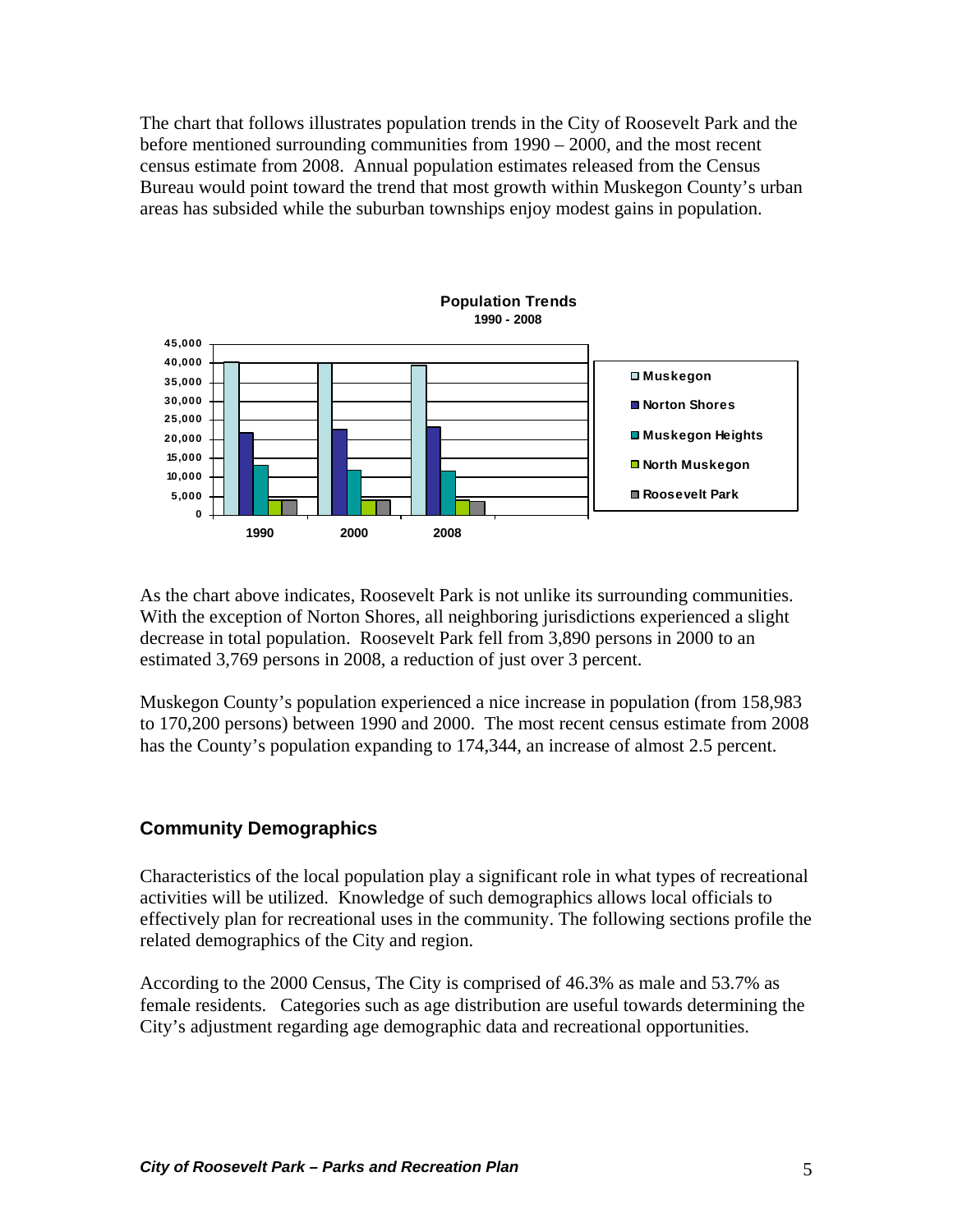## <span id="page-5-0"></span>**Race**

The 2000 Census indicates that the City's population is 93.3% white, 3.1% African American, 2% Hispanic, and 1% Asian.

| <b>Racial Distribution</b> | <b>Roosevelt Park</b> | Muskegon Co. | Michigan |
|----------------------------|-----------------------|--------------|----------|
| White                      | 93.30%                | 83.30%       | 81.20%   |
| African American           | 3%                    | 13.40%       | 14.20%   |
| Hispanic                   | 2%                    | 4.50%        | 4.10%    |
| Asian                      | 1%                    | 0.50%        | 2.40%    |

## **Housing**

The 2000 Census indicates there are 1,896 housing units located within the City. The housing stock consists primarily of detached, single family homes that comprise 63 % of total housing units. Rental occupied housing units represent 37 % of all housing units, and 6% of the total housing units are considered "vacant" according to the 2000 Census. The City is home to several high density multi-family housing developments that include Lake Crest Apartments, The Shores of Roosevelt Park and Tiffany Woods Apartments.

| <b>Housing</b>          | Roosevelt<br><b>Park</b> | City of<br><b>Muskegon</b> | <b>Muskegon</b><br><b>Heights</b> | <b>Norton</b><br><b>Shores</b> |
|-------------------------|--------------------------|----------------------------|-----------------------------------|--------------------------------|
| <b>Total Households</b> | 1,896                    | 14,569                     | 5,108                             | 10,642                         |
| Avg. Household Size     | 2.16                     | 2.44                       | 2.66                              | 2.4                            |
| Avg. Family Size        | 2.85                     | 3.28                       | 3.28                              | 2.91                           |
| Occupied Housing        | 1,773                    | 14,269                     | 4,507                             | 9,917                          |
| <b>Owner Occupied</b>   | 1,112                    | 7,777                      | 2,590                             | 8,417                          |
| <b>Renter Occupied</b>  | 661                      | 6,492                      | 1,197                             | 1,500                          |

## **Economy**

The State and especially Muskegon County have experienced significant declines in economic prosperity. The County unemployment rate has hovered at or above 15 % for several years as a result of the diminished manufacturing and industrial sector of the local economy. Below is a comparison of economic indicators tabulated using the 2000 U.S. Census.

| <b>Economy</b>        | <b>Roosevelt Park</b> | Muskegon Co. | <b>Michigan</b> |
|-----------------------|-----------------------|--------------|-----------------|
| Household Income      | \$37,035              | \$40,110     | \$47,931        |
| Per Capita Income     | \$19,825              | \$17,967     | \$27,168        |
| Persons below Poverty | 4.80%                 | 15.70%       | 13.90%          |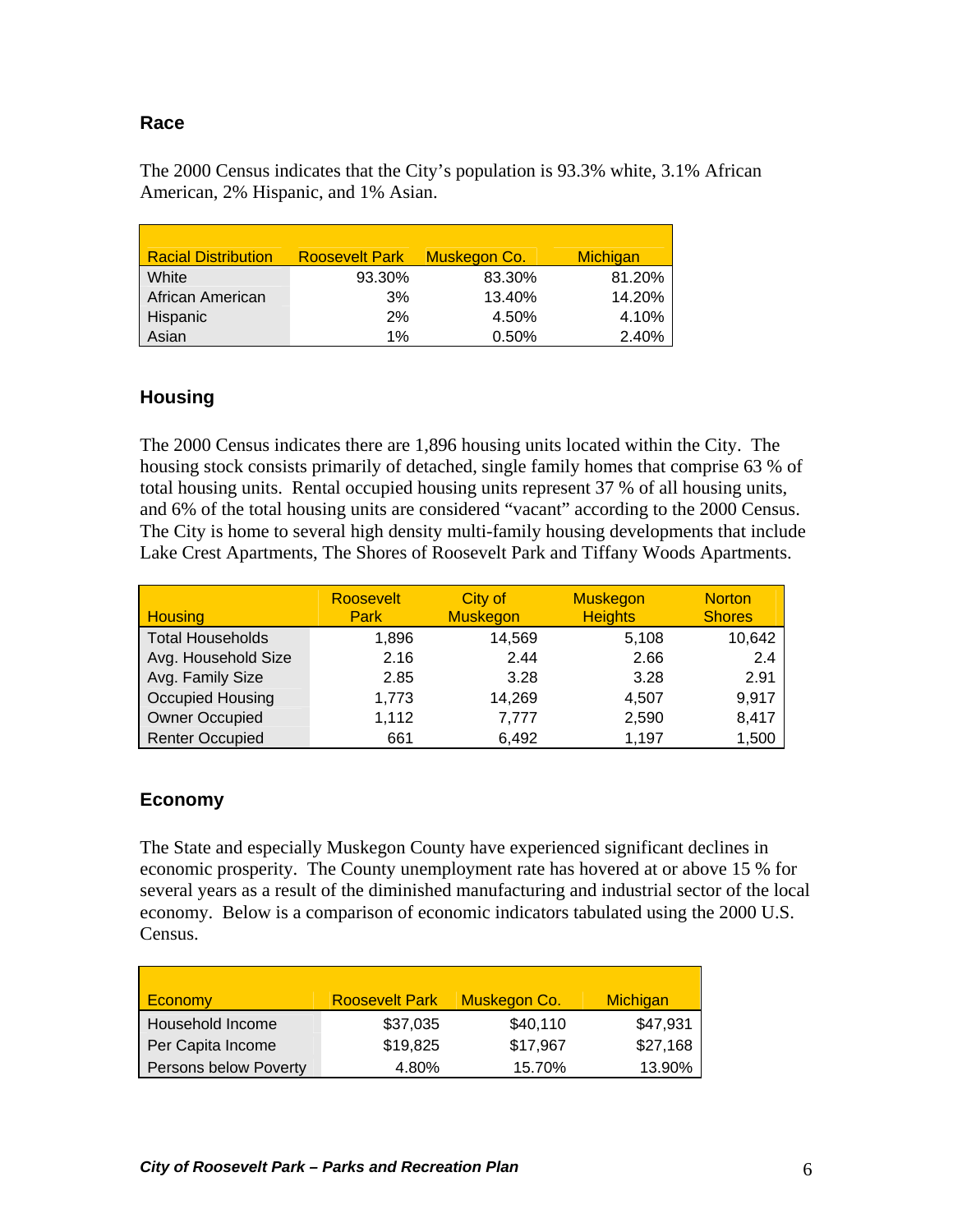<span id="page-6-0"></span>As stated earlier, the economic downturn has not been kind to the Muskegon area. Over the last decade, Michigan has experienced huge losses in net jobs available to its residents. The State lost a total of 860,000 jobs in the ten year period with 50% of those related to manufacturing. Muskegon has relied heavily on manufacturing for steady employment opportunities that allow families to buy homes and support local businesses. The loss of our manufacturing base has resulted in home foreclosures that further depress the housing market and diminishes property values. This ultimately reduces the property tax collected that in turn is used specifically for general municipal services.



## **Comparative Income Levels**

The graph above depicts the varying degree of income disparity for the immediate area using data from the 2000 U.S. Census. The four municipalities consist of a diverse range of per capita, household, and family income respectively. Roosevelt Park's median household income of \$37,035 trails only Norton Shores at \$50,420 (adjusted for 2008 inflation) but exceeds both Muskegon and Muskegon Heights considerably. The national median household income level is \$41,994 and Michigan's is \$44,667, causing Roosevelt Park to fall below both the national average and that of the State with respects to household income.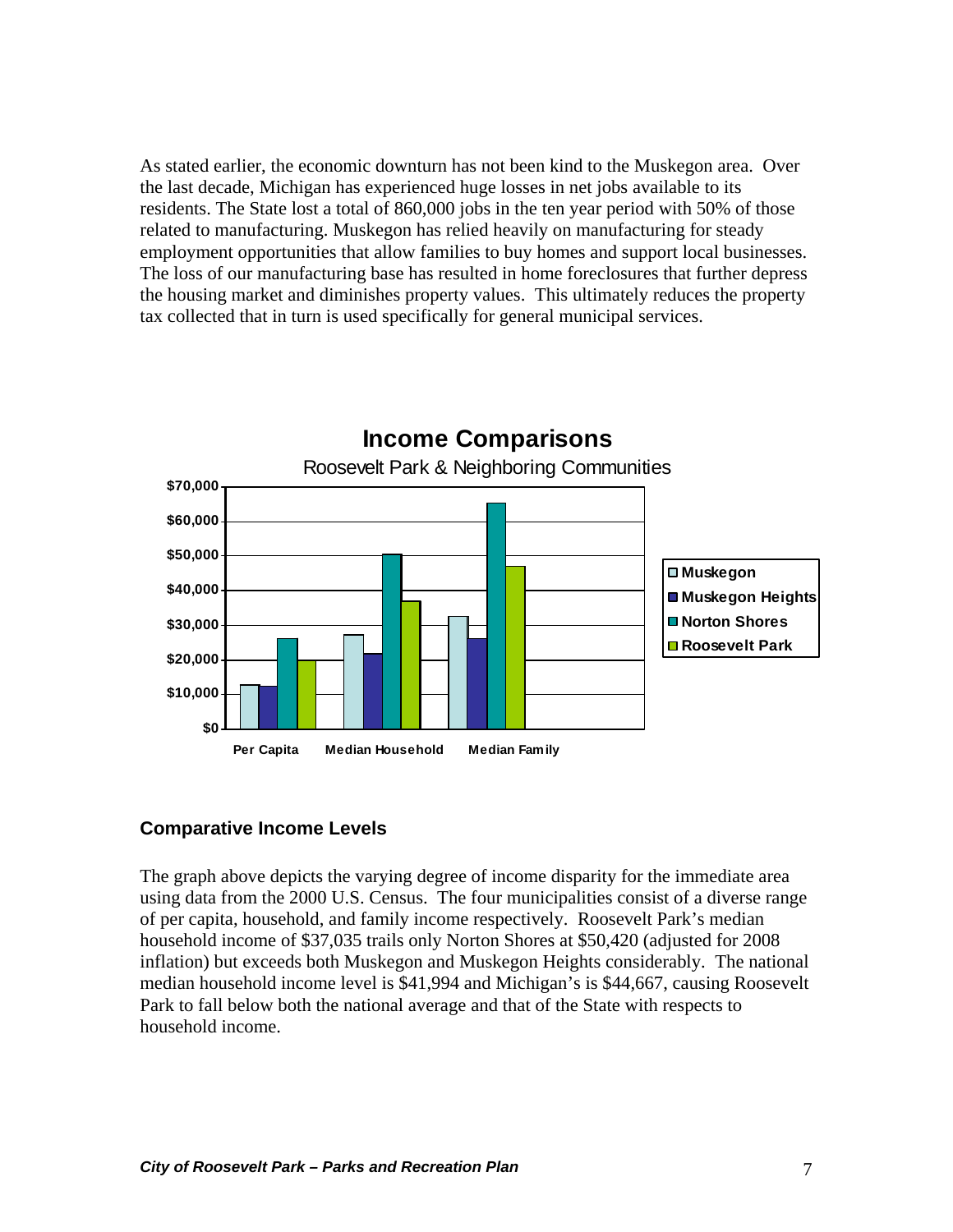#### <span id="page-7-0"></span>**Age**

Population characteristics that deal with age are important when devising a park and recreation plan for future use. You must be cognizant of the age groups that most frequent the parks and be able to accommodate their needs in terms of recreational opportunities. As with many communities in the state, Roosevelt Park and its residents have slowly grown older and this shift plays a pivotal role in determining appropriate recreational goals for the next five years and beyond. The current median age of residents is 41.4 years. Residents 65 years and over comprise 24 percent of the City's total population.

Recreational activities must accommodate all age groups and understanding the age distribution of the local population can be a benefit in terms of recreational planning. Parks and public facilities should offer a suitable lay-out and be considerate of all users regardless of age.



**Distribution of Population Age** Listed in 2000 U.S. Census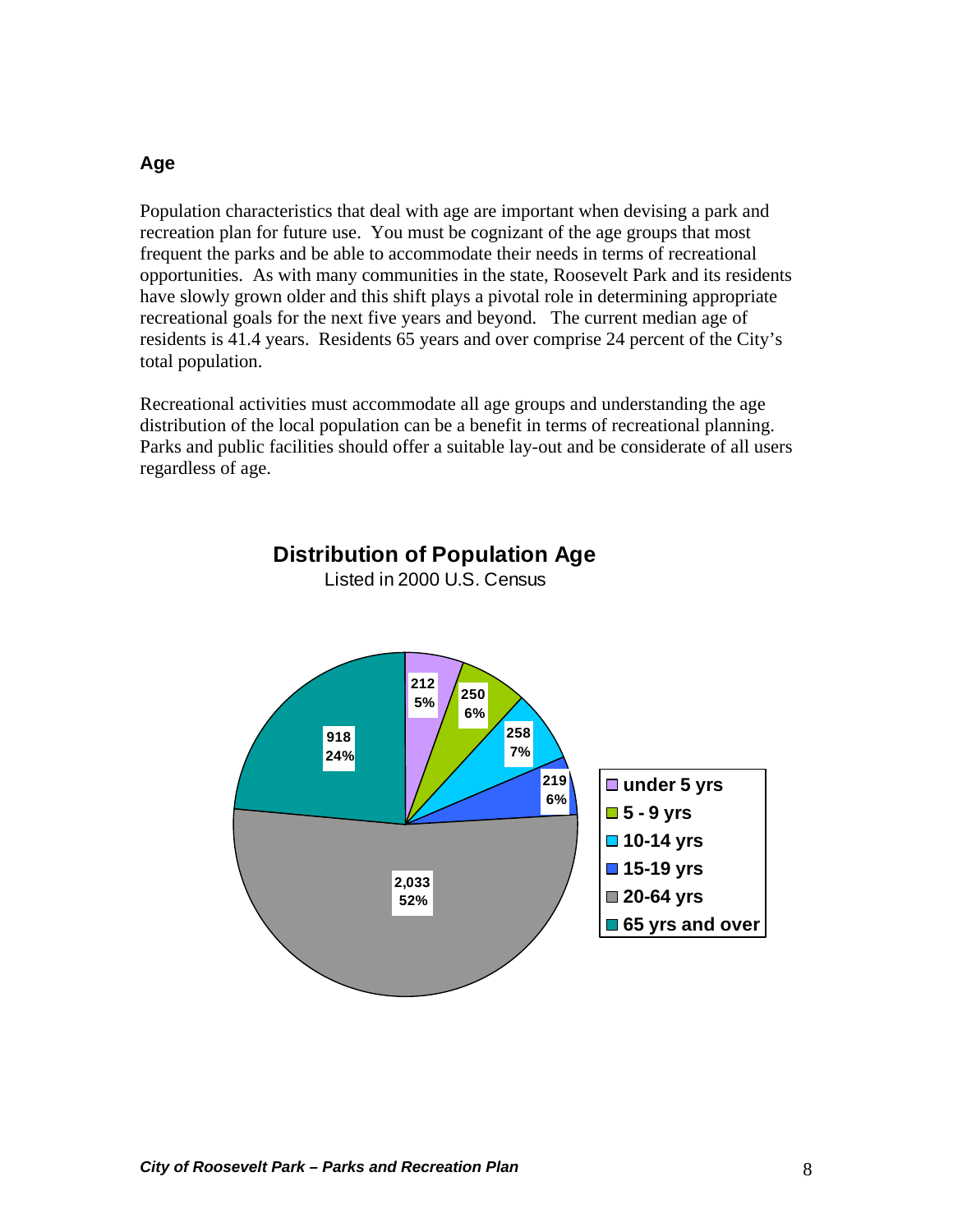#### **RECREATION ADMINISTRATION**

#### <span id="page-8-0"></span>**Administrative Structure**

The City of Roosevelt Park's Department of Public Works staff is responsible for the maintenance and oversight of the public parks and other facilities owned by the City. Three full-time staff and three seasonal workers are in place to monitor and maintain the parks and other recreational facilities. The DPW is supervised by the Superintendant who reports directly to the City Manager.

The City does not currently employ a Public Works Committee as was used for the last Parks & Recreation Plan from 1994. The City also does not utilize the services of a park and recreation board, or any committee that the sole focus is based on the parks. The City's Planning Commission has a role in providing guidance with respects to parks and recreation. Roosevelt Park Youth Athletics (RPYA) facilitates many of the recreational opportunities that exist in the City. Ultimately, daily planning with regards to parks and recreation are conducted by the City Manager and the Assistant to the City Manager.

Roosevelt Park residents participate in a wide variety of organized recreation activities that are planned, promoted, and administered by the City of Norton Shores Recreation Department. The City of Roosevelt Park provides funds in the budget to reimburse residents that partake in the recreational activities provided by Norton Shores. The only organized recreation activity administered by Roosevelt Park are the Arts and Crafts program and the Music in the Park offered in the summer month's. The Arts and Crafts program takes place at H.D. Carsell Park and the James V. Wells Playfield. Music in the Park is held at Community Park under the gazebo. The City manages these programs with the assistance of seasonal employees and volunteers.

The Roosevelt Park Youth Athletics (RPYA) group is a private entity that administers several recreational activities for the area. Little League baseball is facilitated through RPYA and they use the three ball fields located at Delmar Park. RPYA utilizes office space supplied by the City in the Community Center building that serves as their main office. RPYA and the City enjoy a long-standing relationship and this partnership benefits the entire community through the programs offered. Maintenance of the three ball fields at Delmar Park during the baseball season is conducted by both entities to ensure a first rate environment is provided to the participants.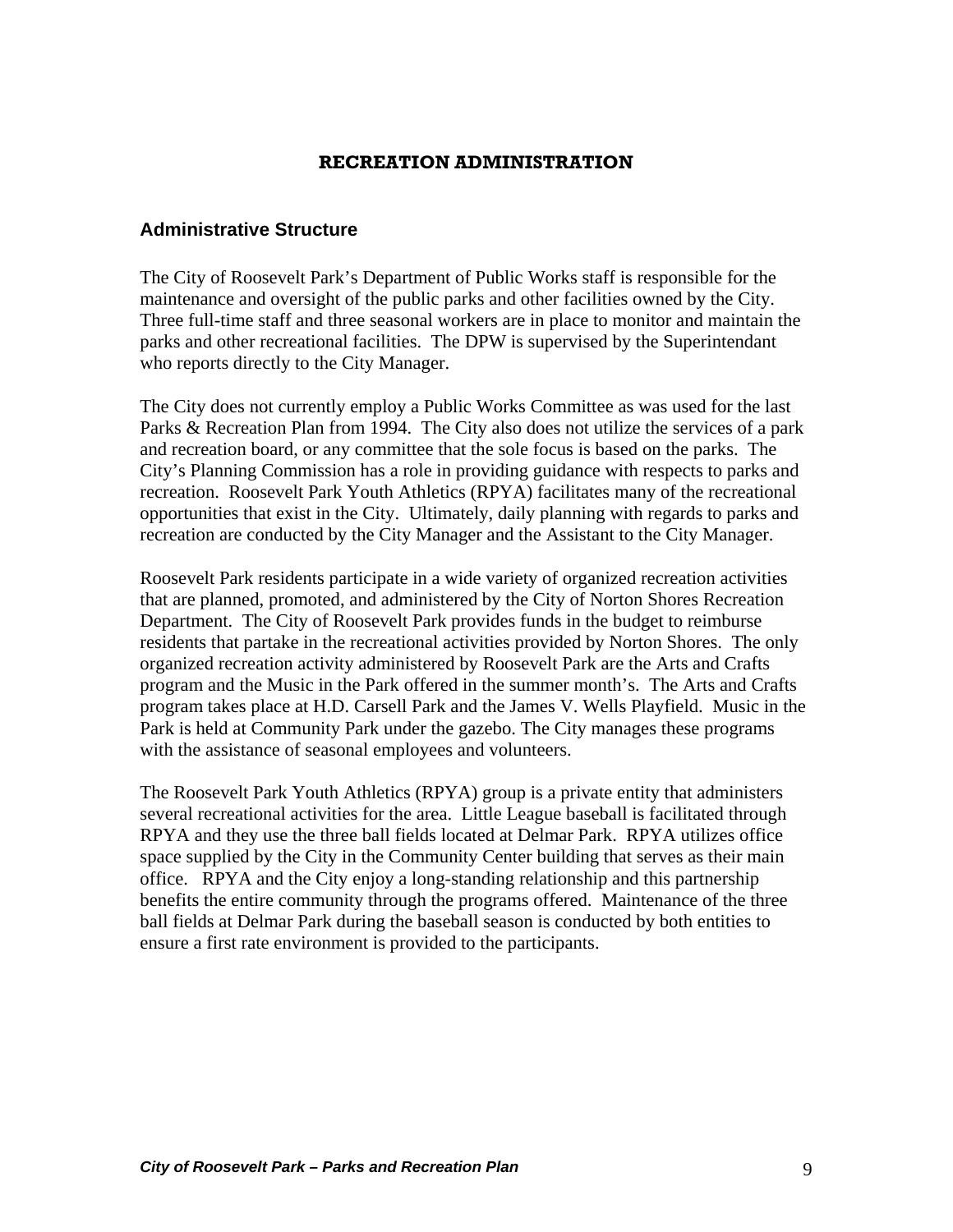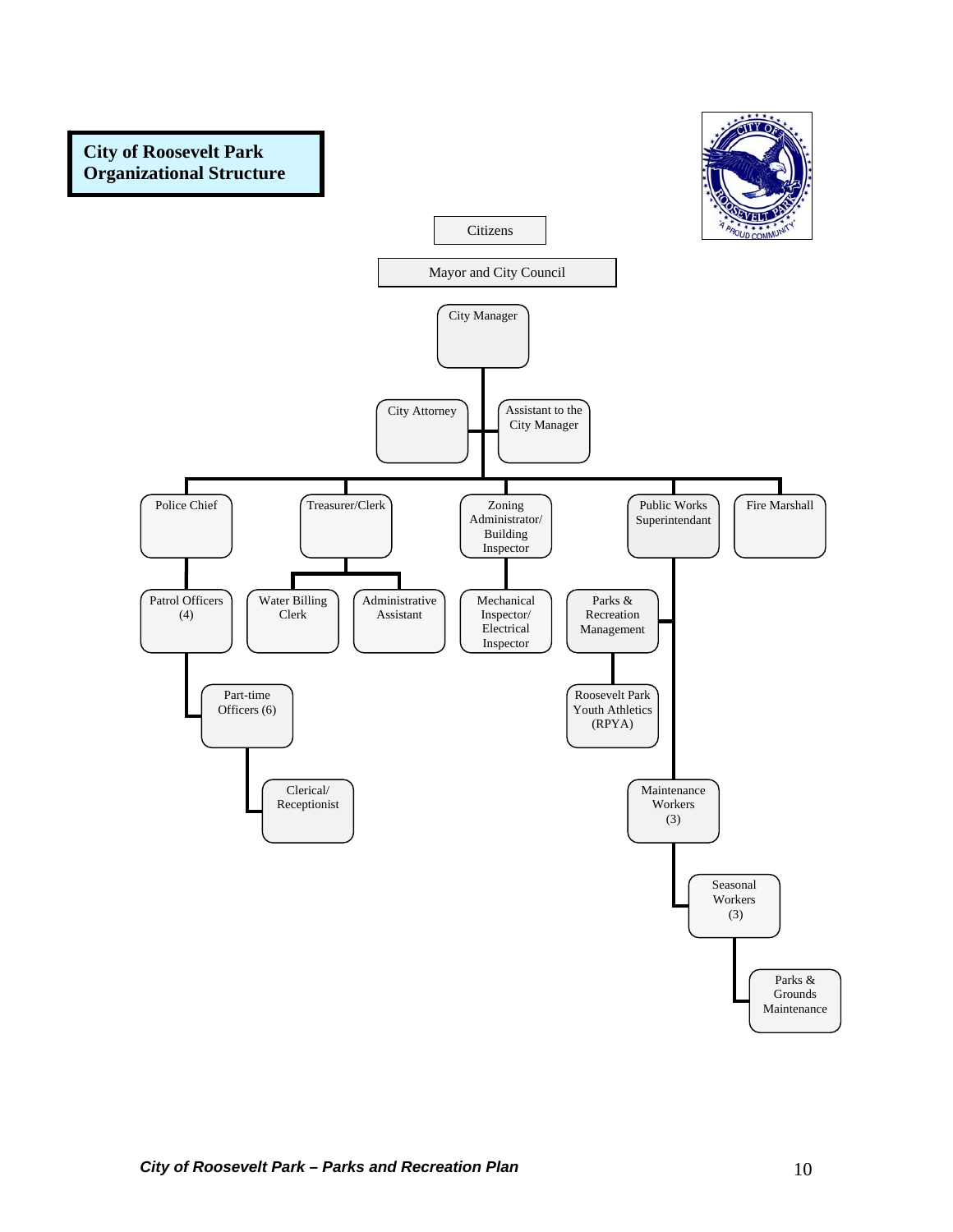#### **LAND USE & TRANSPORTATION**

#### <span id="page-10-0"></span>**Land Use**

industrial land uses. Roosevelt Park began as a "planned city" to accommodate the influx of foundry workers who toiled in the Campbell, Wyant, and Cannon Company Foundry, The City of Roosevelt Park has a blend of office, retail, service, professional and known today as CWC Textron.

. Single family homes still comprise the majority of all residential development in the City development. All of the City's parks and recreational facilities are located in the residential core of the community. This area also includes City Hall and adjacent DPW With more recent additions to the southern boundary area that consist of multi-unit condo facility in addition to Campbell Elementary School and three churches.

Commercial development is largely located along the City's boundary with Muskegon to are characterized by a mix of office, retail, service and professional uses. Industrial the north and Norton Shores to the south and east. Developments along these boundaries development remains along the northern boundary of Sherman Boulevard and the Grand Trunk Western Railroad right-of-way.

Broadway Avenue east of Henry has been transformed into a pedestrian friendly offering complimented with inviting features such has brick paved walkways coupled with pedestrian oriented street lighting that continues west down Broadway and culminates at the Clock Tower Feature that was erected in 2002. that provides the City with a bevy of locally owned businesses. Broadway is

#### **Transportation**

limited by a system of four-way stop signs and on-street parking which work to slow the The City has a system of roads that is dominated heavily by residential streets that carry the Michigan Department of Transportation (MDOT) classification "City Local". These local streets service the City's residential core. Through traffic in the residential core is traffic down. Through traffic is also restricted by the overall lack of access from the local street system to the major arterials and minor collector streets described below.

According to MDOT, Maple Grove Road, Summit Avenue, Broadway Avenue, Glenside Boulevard, and Roosevelt Road are classified as being "City Major". Major streets serve These three arterial serve to carry the heavy traffic load within and through the urban area. Overall the City consists of 4.51 miles of major streets and 9.49 miles of local streets. as collectors of traffic from the local street network. The major streets also function to allow traffic to flow into the major arterials of Henry, Sherman, and Norton Streets.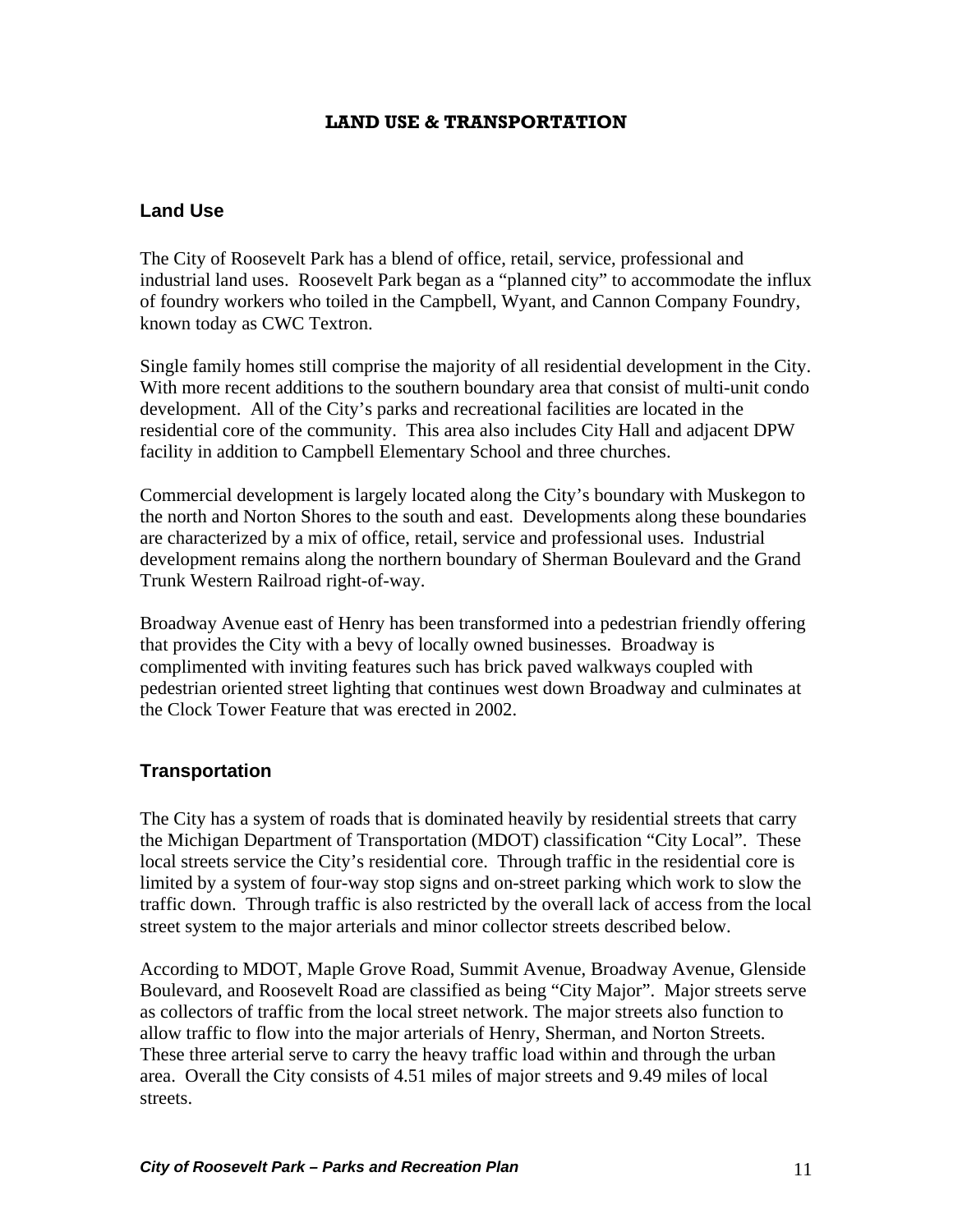## **PARK & RECREATION FACILITIES**

## <span id="page-11-0"></span>**Inventory of Facilities**

including a 3,358 square foot public building used as the City's Community Center. The Department of Public Works (DPW) is responsible for the maintenance of all parks and The City's park and recreation facilities consist of 12.18 acres of City owned parks recreational facilities.

The Facilities matrix shown below is a description of what each park contains in terms of equipment and facilities.

|                                   | <b>City Park &amp; Recreation Facilities</b>                                                        |
|-----------------------------------|-----------------------------------------------------------------------------------------------------|
| James V. Wells Playfield          | 1 jungle gym, 1 slide, 3 spring toys, 1 swing set, 2 benches                                        |
| H.D. Carsell Playfield            | 1 jungle gym, 1 slide, 3 spring toys, 1 swing set, 1 merry go round, 1 bench                        |
| Fordham Street Playfield          | 1 play structure, 1 slide, 3 rocking horses, 1 swing set, 1 tire swing, 1 merry go round, 2 benches |
| <b>Ashland Street Playfield</b>   | 1 slide, 3 rocking horses, 1 swing set, 1 merry go round, 1 bench                                   |
| <b>Greenwich Playfield</b>        | 1 slide, 3 rocking horses, 1 swing set, 1 merry go round, 1 bench                                   |
| Delmar Playfield                  | 3 baseball fields, 6 sets of bleachers, 6 dugouts, 1 concession stand, 2 scoreboards                |
|                                   |                                                                                                     |
| James T. Davies                   | 1 tennis court, 1 slide, 2 swing set, 3 rocking horses, 1 merry go round, 2 benches                 |
| <b>Community Park</b>             | 4 tennis courts, 8 picnic tables, 4 grills, 1 play structure, 1 swing set and slide, 4 benches      |
| Leon J. Lambert Playfield         | 2 tennis courts, 1 roller hockey area, 1 slide, 1 swing set, 1 merry go round, 3 spring toys        |
| <b>Community Center Building</b>  | 3,358 sq. ft. building including kitchen, office, multi-purpose room, restrooms, storage            |
|                                   | <b>Other Recreational Facilities</b>                                                                |
|                                   |                                                                                                     |
| Lutheran Church & School          | Playground area with equipment and softball field                                                   |
| <b>Campbell Elementary School</b> | Playground area with equipment                                                                      |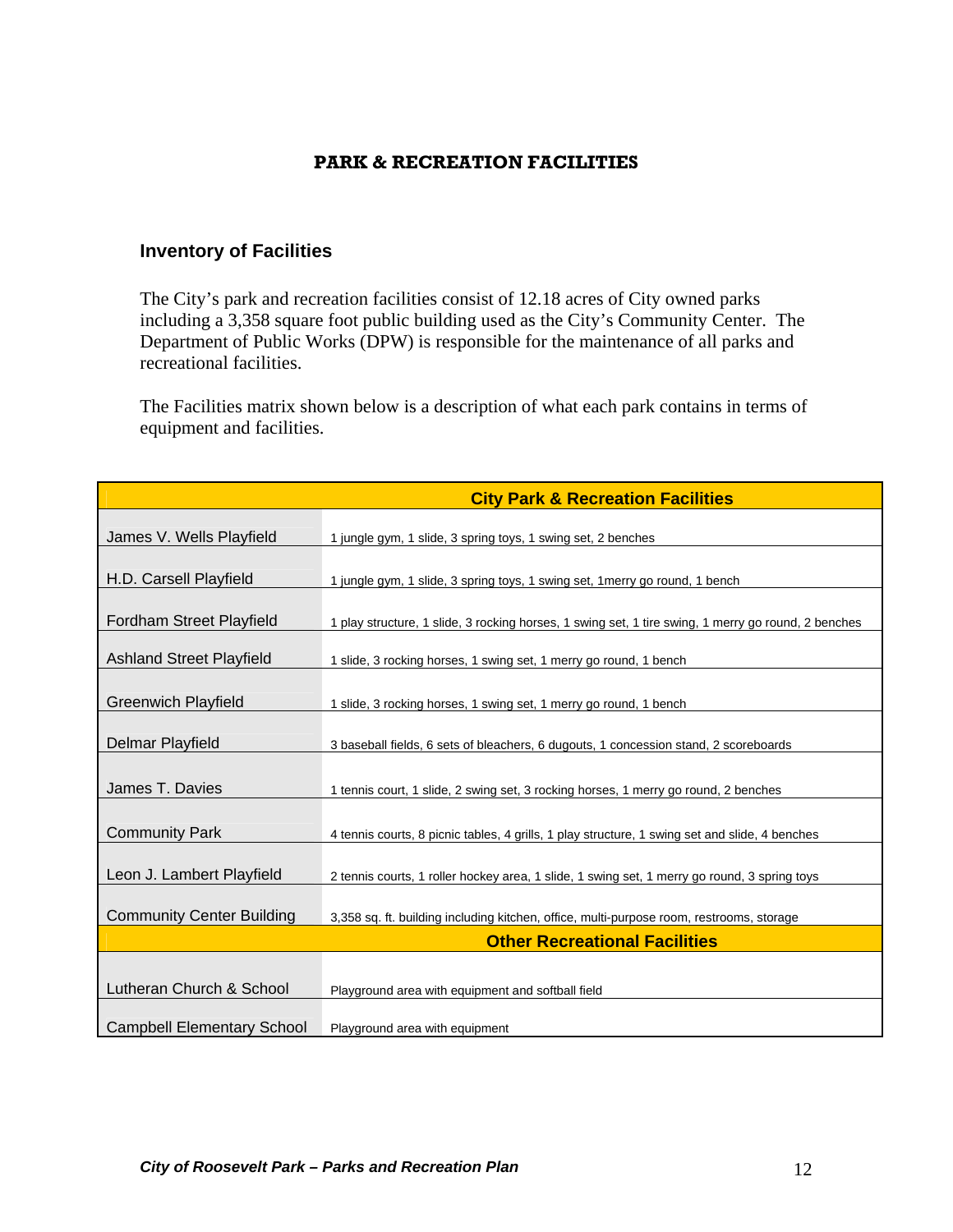## <span id="page-12-0"></span>**Recreation Programs**

The City of Roosevelt Park recreation program is facilitated by the City Manager. A majority of the City's active recreational opportunities take place at the Community Center and adjoining grounds. The City's Community Center building is available for public use for scheduled events and is utilized frequently by not-for-profits as a place to conduct meetings. The building is also used as a regular meeting place for many of t he senior citizens who enjoy the s huffle board track on the floor of the main area. Summer arts and crafts programs are offered on site due to the availability of both space and outdoor restroom facilities.

## **Regional Recreation Facilities**

City and includes boat launches to Muskegon Lake with access to Lake Michigan. It is Center that functions as an interpretive nature center including programs and other exhibits. Duck Lake State Park is popular with families and includes a large beach area The area immediately surrounding Roosevelt Park contains three state parks. Muskegon State Park, P.J. Hoffmaster State Park, and Duck Lake State Park are located on Lake Michigan and lie within the 20 mile regional recreation service area pursuant to the State recreation standards. These State parks provide an abundance of swimming, camping, and natural areas utilized for recreational purposes. Muskegon State Park is north of the also home to the winter sports complex that will offer an Olympic style luge run being installed in 2010. P.J. Hoffmaster State Park contains the Gillette Sand Dune Visitor located on Lake Michigan that offers camping, picnicking, and swimming.

Pere Marquette Park is a large public beach area located on Lake Michigan owned and contingent of avid beach volleyball players. This includes the occasional professional player's series holding national tournaments at the site. Norman F. Kruse Park is located maintained by the City of Muskegon with access to the Muskegon Channel and lighthouse. The park includes several beach volleyball courts that cater to a sizable in the City of Muskegon and offers dunes with picnic facilities and a dog run.

County and is a converted rail way to a trail for bicycling, walking or running. The Muskatawa Trail heads east from Muskegon and is 26 miles paved used for recreational The Hart to Montague Trail is a State Park that covers 24 miles of Muskegon and Oceana purposes.

## **Other Local and Regional Recreation**

Walker Arena located in downtown Muskegon is an indoor arena used for ice hockey  $\&$ public skating, regional exhibits, and entertainment events. The Lakeshore Sports Centre Muskegon Community College (MCC) and Baker College-Muskegon offer education, competitive and intramural athletics, and cultural activities for the region. The LC offers public skating and houses indoor soccer, lacrosse, and field hockey leagues. Muskegon County is also home to 11 public and 2 private golf courses. Extra Innings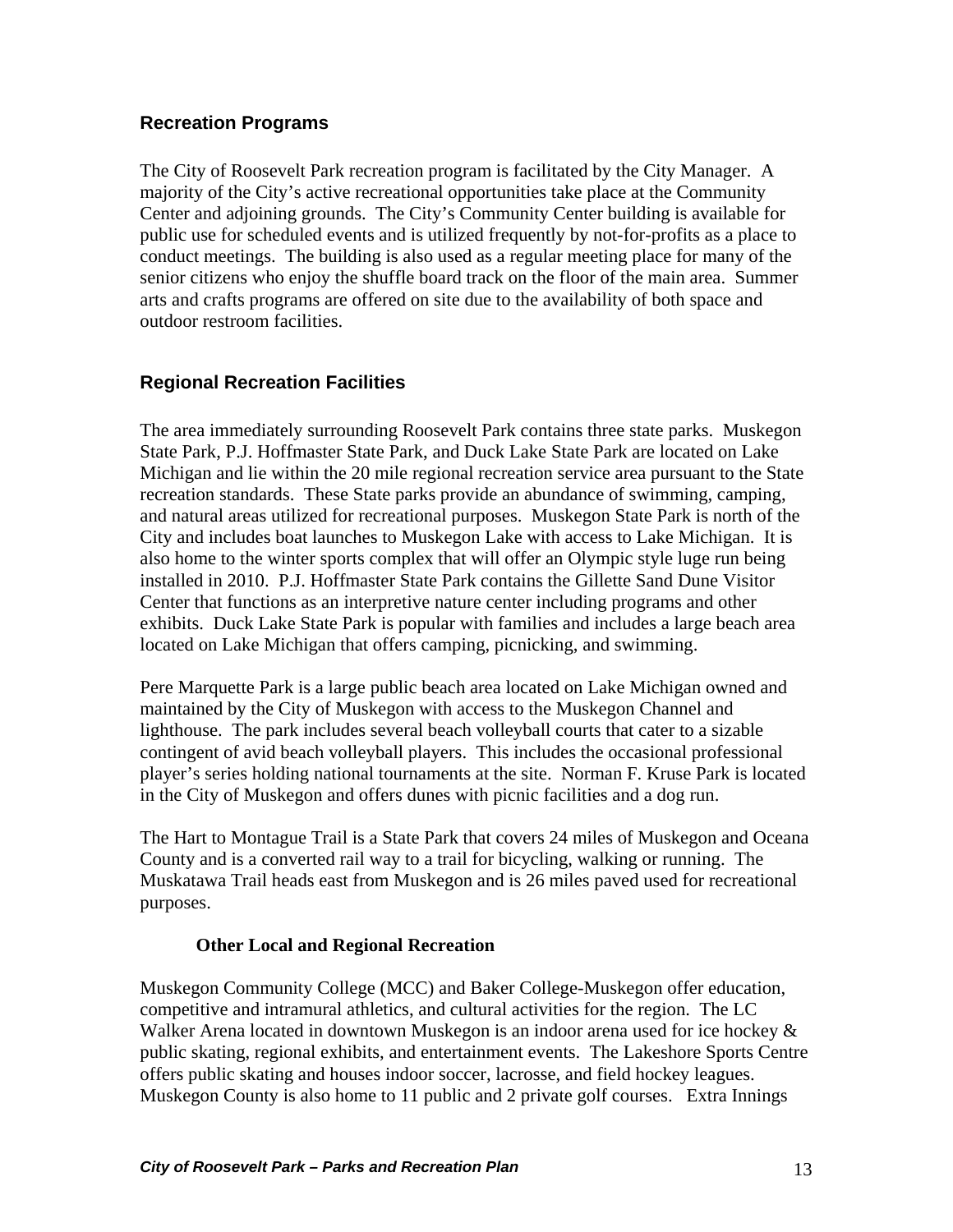<span id="page-13-0"></span>located in Norton Shores is a baseball training facility that offers year round use for all ages and types of baseball training and practice with professional instruction available.

Roosevelt Park. And because of this proximity, many residents utilize the Middle School for recreational purposes. The Middle School currently offers a 1/4 mile track and 6 tennis courts along with supplementary equipment. The Mona Shores Middle School is part of the Mona Shores School District and is located in the City of Norton Shores but is about 200 yards from the city limit of

## **City Park and Recreation Area Inventory**

## **Community Building**

Size: 3,358 Sq. ft

This building was built in 1977 to serve as a recreational/office center for public meetings and other social gatherings. The building is basically in tact from its origin in 1977 with very little upgrades being made over the years.

products. The lights date back to the 1970's and an energy audit is necessary to determine efficiency upgrades. Most of the facility meets accessibility guidelines. Lighting fixtures and shades should be replaced with modern and efficient energy

Improvements:

- 1) Replace all lighting with modern and efficient lighting source.
- 2) Replace windows and shades for better insulation.
- 3) Increase size of interior storage areas.
- 4) Renovate office area used by RPYA for their main office.

#### **Community Center Park**

Size: 3.93 acres Classification: Community Park

This is the City's largest park and is heavily used by both residents and visitors alike with tennis courts and backstop for practicing tennis serve needs renovation. Swing set needs new seating and outdoor grills need replacement. Replace shingles on roof of the gazebo. The entire park meets accessibility guidelines. its location abutting the Community Center and being across the street from Delmar Playfield. Tennis courts need to be re-surfaced and netting replaced. Fencing around

- 1) Re-surface tennis courts and replace all netting.
- 2) Repair practice tennis serving wooden backstop.
- 3) Repair fencing for tennis courts.
- 4) Replace out door grills and improve picnic areas.
- 5) Re-roof the gazebo with new shingles.
- 6) Install pickle ball lines on the existing tennis courts to allow both to be played.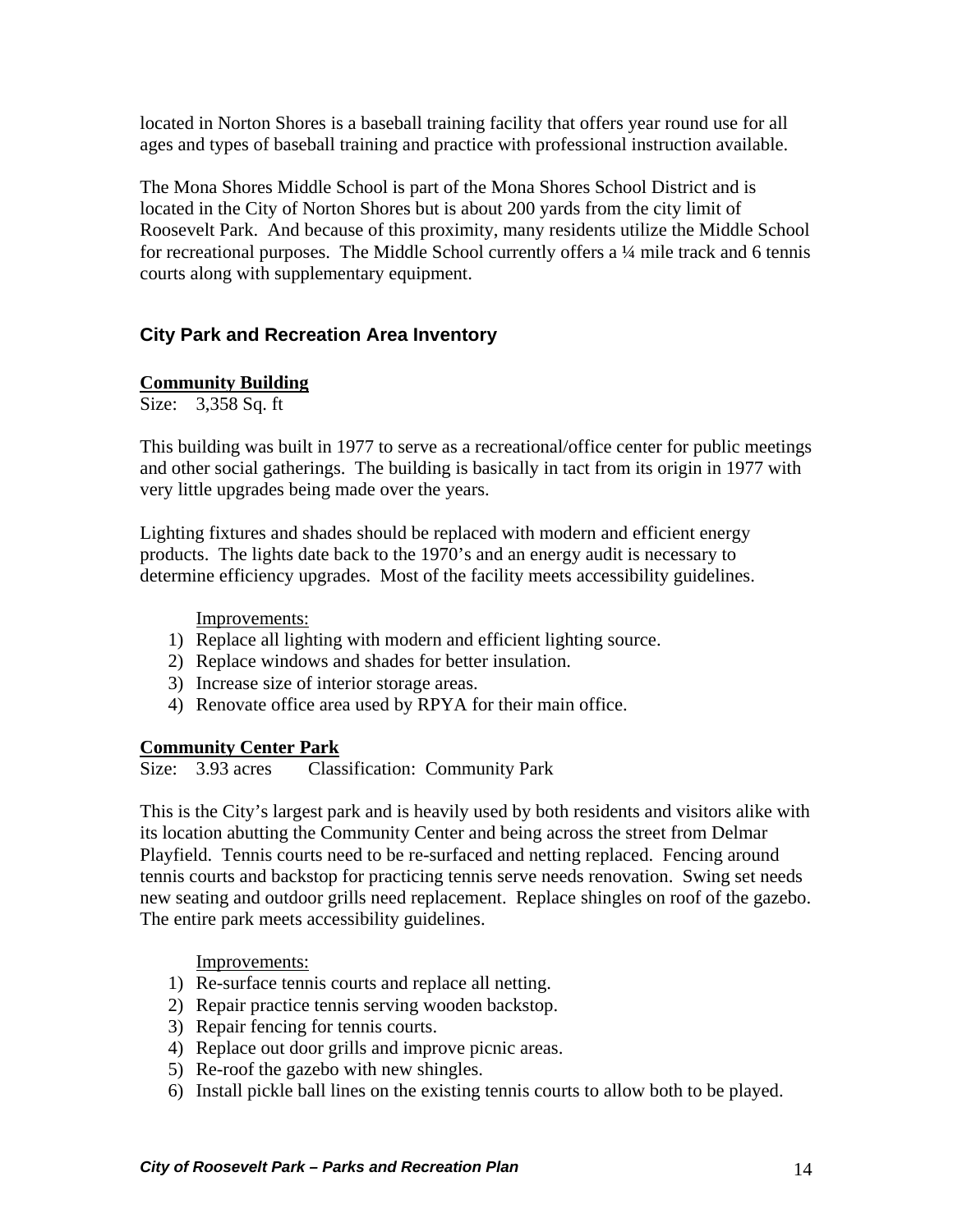## **James V. Wells Playfield**

Size: 0.43 acre Classification: Mini-Park

NW section of the city. The most recent residential subdivision called Garrison Road was developed in the late 1990's and is only one block away. This park also benefits from its location on heavily used Glenside Boulevard that adds to both the accessibility and Known by the locals as "tot lot" this park services the No. 3 subdivision located in the visibility of this particular park.

replacement parts do not exist. The frame for the swings is a converted monkey bar pparatus that is inadequate for modern swing seats that are presently in production. The a entire park area and some of the facilities meet accessibility guidelines. The saddle mates (spring mounted toys) require continuous maintenance and the area needs play curbs and wood fiber. Current slide is obsolete, non-conforming and

#### Improvements:

- 1) Replace existing swing set.
- 2) Replace existing slide with safer composite material (current slide is steel).
- 3) Replace obsolete merry-go-round and install engineered wood fiber around all play features.

#### **.D. Carsell Park (Haverhill) H**

Size: 0.40 acre Classification: Mini-Park

Service area for this park includes the No. 4 subdivision on the West side of the City that extends from Colonial Road to the north and Woodside Road to the south.

Swing sets and climbing equipment is obsolete and replacement parts do not exist. The entire park area and some of the facilities meet accessibility guidelines.

- 1) Replace entire swing set and climbing apparatus with modern and safe equipment.
- 2) Install play curb with wood fiber material.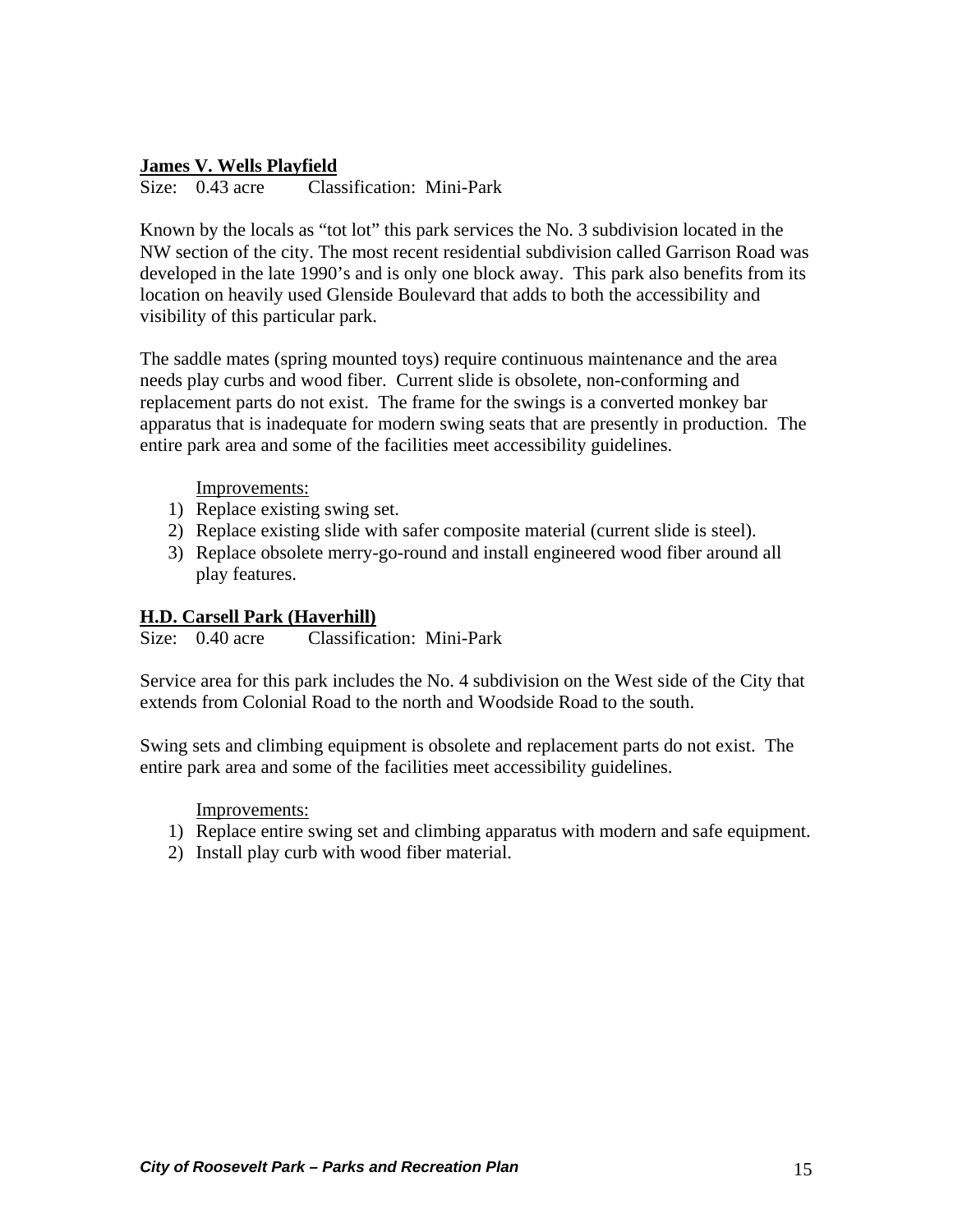## **Fordham Street Playfield (Germaine)**

Size: 0.42 acre Classification: Mini-Park

Neighborhood playfield that is located in the southern portion of the City known as the Le Roux subdivision that is home to many recent condo developments.

Play structure is non-conforming and needs replacement with safe and modern play structure. The entire park area and some of the facilities meet accessibility guidelines.

Improvements:

- 1) Remove current play structure and install new equipment.
- 2) Replace slide.

#### **Ashland Street Playfield (Post)**

Size: 0.17 acre Classification: Mini-Park

Mini-park serving the subdivision known as Torrent Homes Garden on the East side of the City located on a residential street and is the City's smallest park in terms of land area. The entire park and some of the facilities meet accessibility guidelines.

Replace existing playground equipment.

Improvements:

- 1) Replace existing swing set with safe and modern equipment.
- 2) Replace existing climbing equipment with new play structure.

#### **Leon J. Lambert Playfield (Broadway)**

Size: 0.84 acre Classification: Mini-Park

Highly visible park and playfield located on Broadway Avenue on the north and surrounded by private residences to the east and west. Cornell Road abuts the park to the South.

Fencing encompassing the park and separating it from private property is inadequate and deteriorated. Entrance gates to the tennis courts are in need of replacement. The surface on the tennis courts need improvements (re-surfaced) and the netting needs replacing. Spring toys and merry go round is non-conforming. The entire park and some of the equipment meet accessibility guidelines.

- 1) Install new fencing.
- 2) Re-surface tennis courts and replace netting.
- 3) Replace existing swing set and playground equipment (merry go round and spring toys).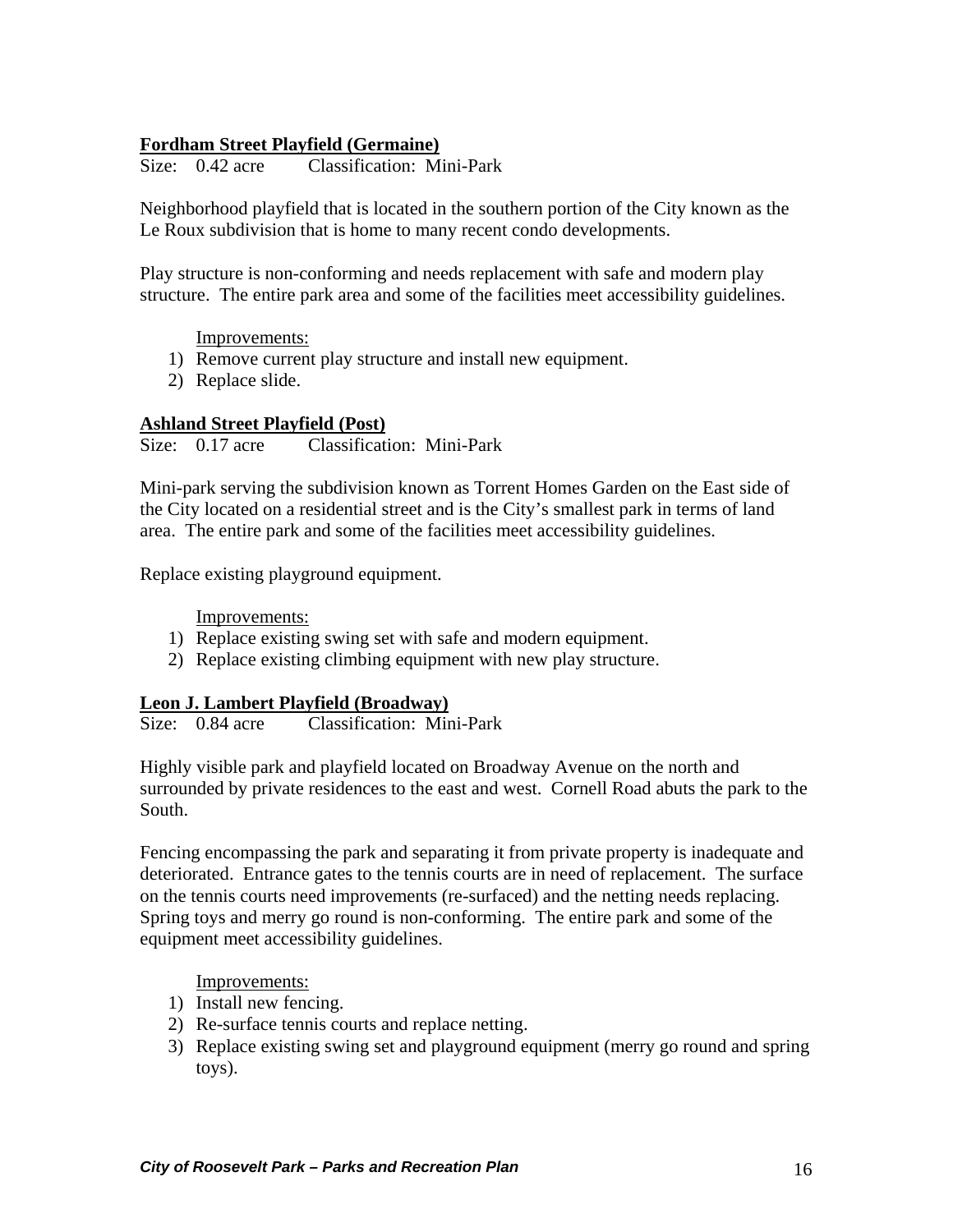## **James T. Davies Playfield (Sherwood)**

Size: 1.59 acres Classification: Mini-Park

Situated within the No.2 subdivision this exceptional park with a magnificent display of century old tall Oak trees help to attract visitors from the entire community. All of the park area meets accessibility guidelines along with some of the facilities presently offered.

Fencing surrounding the tennis courts should be upgraded with new netting installed. A accommodate a picnic area and routine maintenance would indicate that occasional picnicking is occurring with out the adequate facilities to handle such activity. portion of the publicly owned terrace area on Sherwood Road could be paved and designated for a parking area (2-3 vehicles). The Playfield is large enough to

Improvements:

- 1) Upgrade conforming swing set with new seats.
- 2) Replace fencing on tennis court area and netting.
- 3) Pave portion of the terrace for off-street parking.
- 4) Remove one swing set (non-conforming).
- 5) Re-locate slide to proper distance from swing set.

## **Greenwich Playfield**

Size: 0.25 acres Classification: Mini-Park

bordered with chain-link fencing. The park is situated in the center of the City and is located directly across the street from Campbell Elementary School. The park area meets accessibility guidelines. Mini-park that is completely surrounded by residential property with the exception of the sidewalk that serves as a walk-through that provides pedestrian access to Princeton and Greenwich Roads. This walk-through serves as the park's entrance and exit way and is

Improvements:

- 1) Replace benches and upgrade swing set.
- ) Repair fencing that separates the park from the residential property. 2
- 3) Replace obsolete merry-go-round.

#### **elmar Playfield D**

Size: 4.15 acres Classification: Community Park

games and are routinely frequented on game nights by 400-500 visitors. A parking area could be added to accommodate visitors during baseball games on the City owned terrace This park contains the popular baseball fields that are used for RPYA Little League located on Greenwich Road.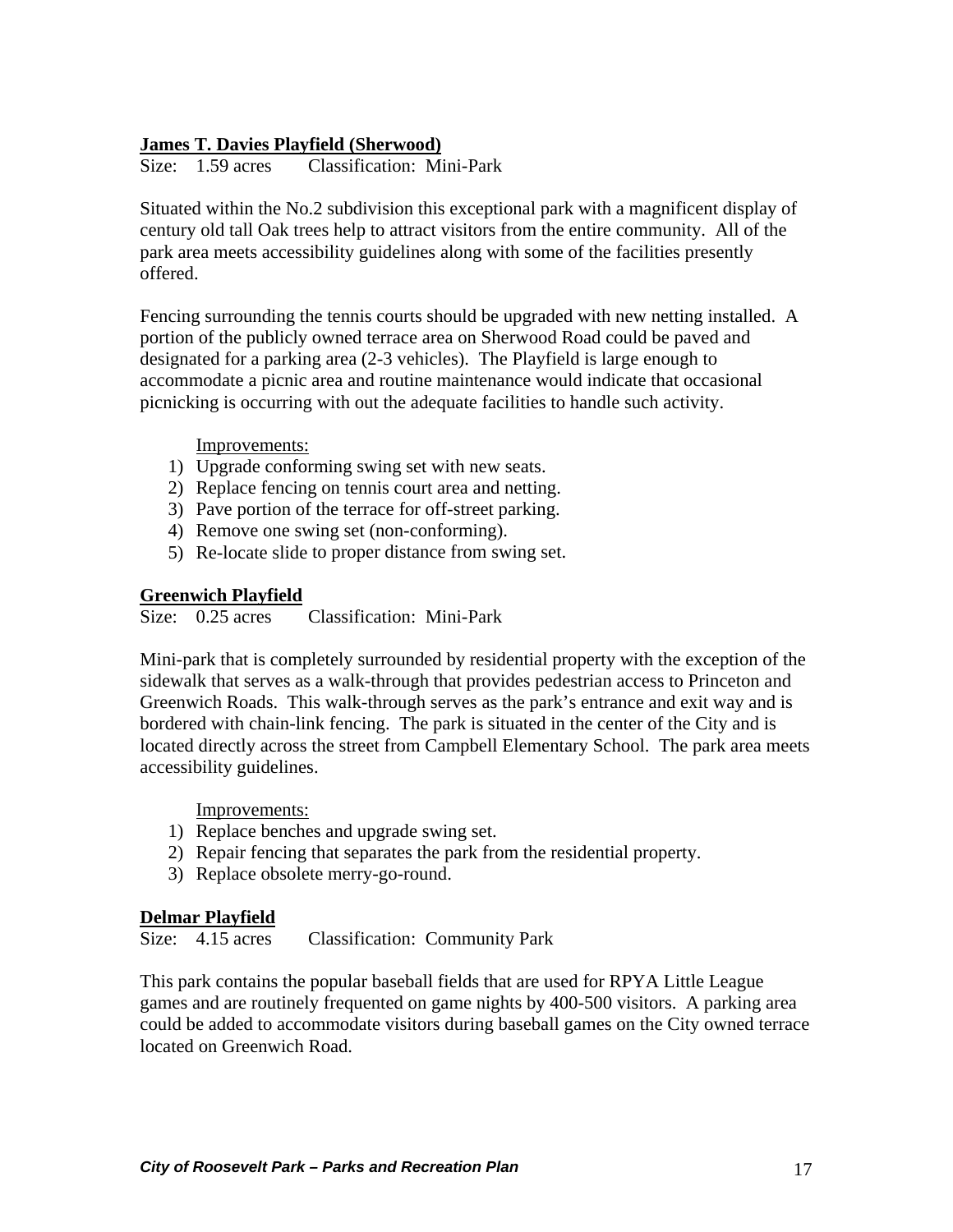Dug out areas on all three little league fields have inadequate drainage. The irrigation system needs upgrading with the installation of under drains in the infield areas of the three ball fields. Storage area is under sized and inadequate for storing all necessary equipment and materials. Fence lines and backstop fencing needs replacement with commercial grade posts, line rails, and new protective fabric.

Seating areas need to be increased with additional bleacher sets and benches. The existing bleacher sets are constantly being shuffled around to accommodate spectators. This movement inflicts unnecessary stress to the bleacher sets which in turn reduces the life span and increases maintenance.

Bathroom facility and concession stand needs upgrading to both the interior and exterior. The main sign located on Roosevelt Road (SE side of the park) identifying the park needs replacement. Currently only the pole for a sign exists in that location and a sign would be considered as essential for directional purposes. Some of the park/facilities meet acc essibility guidelines.

- 1) Replace backstop fencing on three ball fields and install protective fabric.
- 2) Renovate interior and exterior of existing bathroom facility and concession stand.
- 3) Install permanent bleacher sets for three ball fields.
- 4) Add parking area NE of baseball fields on Greenwich Road.
- 5) The addition of a sign to the pole assembly on Roosevelt Road identifying the park to visitors.
- ) Replace irrigation system to ball fields. 6
- ) Install controls to the scoreboards. 7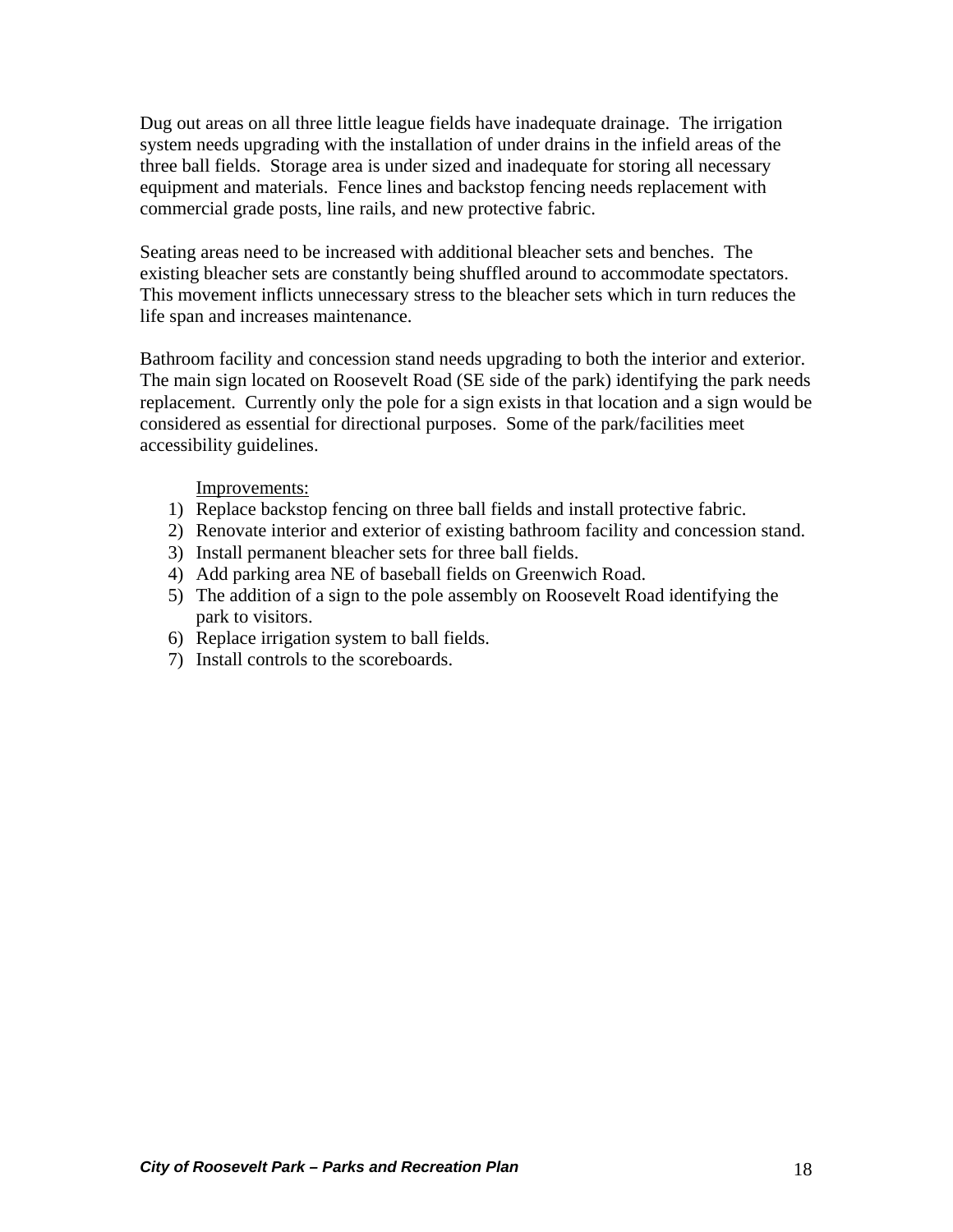#### **PARK & RECREATION BUDGET**

## <span id="page-18-0"></span>**City Park and Recreation Budget 2010**

currently in use. The City will also be limited in providing only the arts  $\&$  crafts program and music in the park held at Community Park for 2010. The City does provide a subsidy for the non-resident fees charged by Norton Shores for those Roosevelt Park residents that participate in their recreation programs. The need to provide core public services has reduced the resources available for park and recreation, other than the general maintenance of the parks and recreational facilities

| <b>Parks, Recreation, &amp; Concessions</b> |                  |  |  |
|---------------------------------------------|------------------|--|--|
| Line Item                                   | Fiscal Year 2010 |  |  |
| Seasonal employees                          | \$1,000          |  |  |
| Supplies and materials                      | \$7,000          |  |  |
| <b>Contract services</b>                    | \$4,000          |  |  |
| Building maintenance                        | \$500            |  |  |
| Norton Shores subsidy                       | \$1,500          |  |  |
| Playground equipment repair                 | \$500            |  |  |
| Equipment rental                            | \$14,500         |  |  |
| Music in the park                           | \$1,000          |  |  |
| Capital Improvements                        | \$5.000          |  |  |

## **Capital Improvement Program**

Improvement Programming (CIP) as a means of allocating limited resources for recreation programs. The City is determined to budget funds into the CIP for facility A commitment to park and recreation planning requires a commitment to Capital maintenance and improvements to make a lasting contribution towards enhancing the park system in the City.

administered by the Michigan Department of Natural Resources and Environment. This grant program is directed towards improving recreational opportunities and they include: the Federal Land & Water Conservation Fund, the Michigan Natural Resources Trust Fund, and the Recreational Trails Program. Below is a breakdown of the four funding sources for proposed improvement projects: Funding for the CIP will come from the City's general fund as well as from donations from civic and service organizations that conduct fundraising activities. Another main source of parks and recreational funding will potentially come from the grant program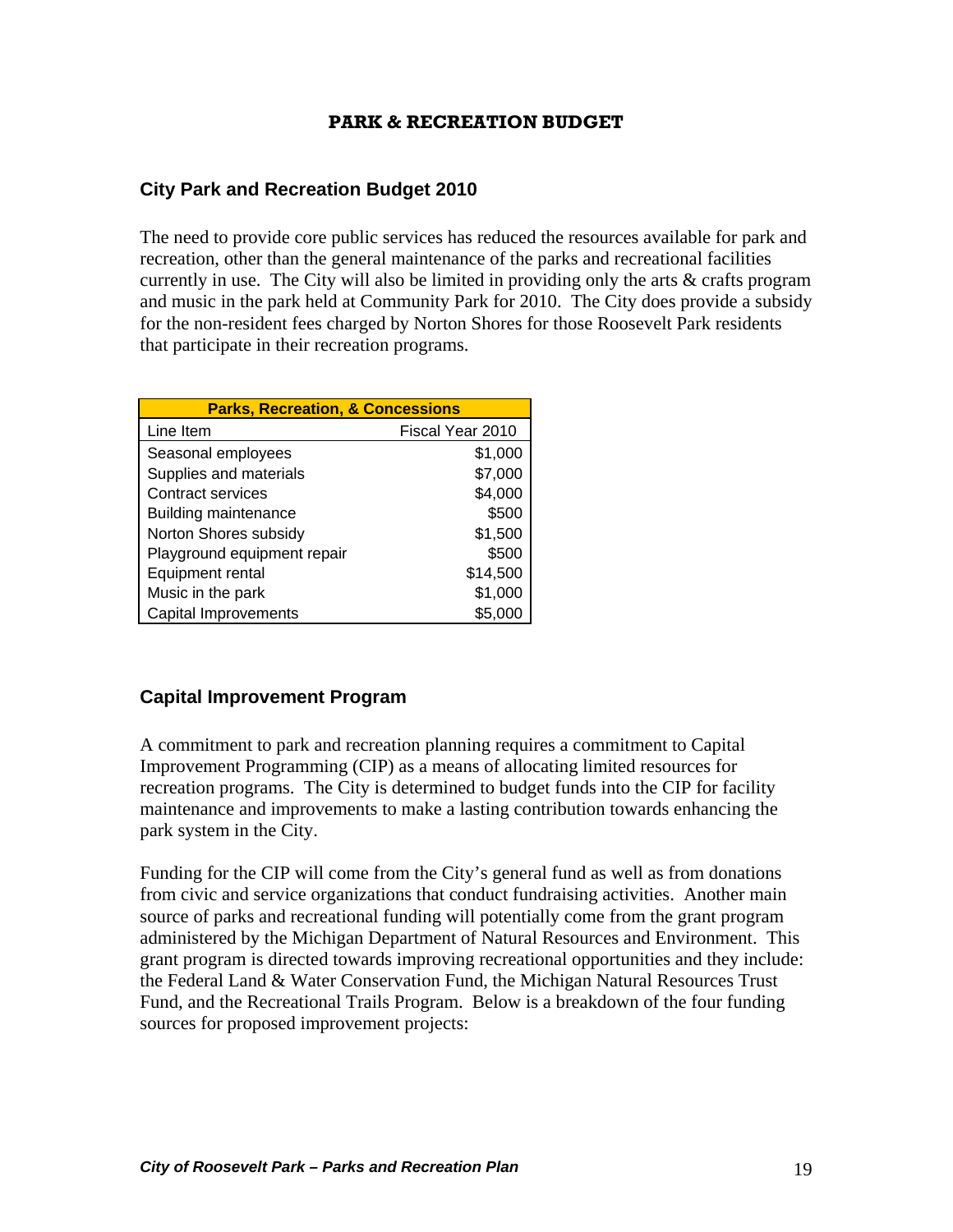• City General Fund

Improvements for parks and recreation would come from the City of Roosevelt Park General Fund Budget. Currently the general fund FY 2010 budget has \$42,500 allocated under the line item that covers parks, recreation, and concessions . The CIP has forecasted the amounts of \$5,000 in FY 2010 and \$30,000 for FY 2011 for park improvements with \$50,000 set aside for FY 2012 for Community Center improvements.

• Donations

Local civic and service organizations collect donations used to purchase such items as park benches, grills, picnic tables, flowers, and drinking fountains.

• Fundraising

Volunteer groups, leagues, and organizations are consistently raising funds to mitigate the burden of purchasing team equipment such as uniforms and improvements/maintenance of the baseball fields.

• Michigan Department of Natural Resources & Environment

Environment administers three programs that offer assistance to local communities that Fund, the Michigan Natural Resources Trust Fund, and Clean Michigan Initiative (CMI) Recreation Bond. Funds from these programs are currently on a local match basis subject The Recreation division of the Michigan Department of Natural Resources  $\&$ the City is interested in pursuing. These grant programs are directed towards improving recreational opportunities and they include: the Federal Land & Water Conservation to the federal and state grant application process of the respective agency.

which is how the City will approach this process. Each of these grants funding programs are unique with its own set of requirements and priorities in addition to the limit of funds available. All grants are issued as reimbursement for actual expense put towards park and recreation improvements and require a local match from the participating community. The application process allows flexibility in the applicant's selection of program in which to seek. Or the applicant may pursue each and every program that offers grant funding,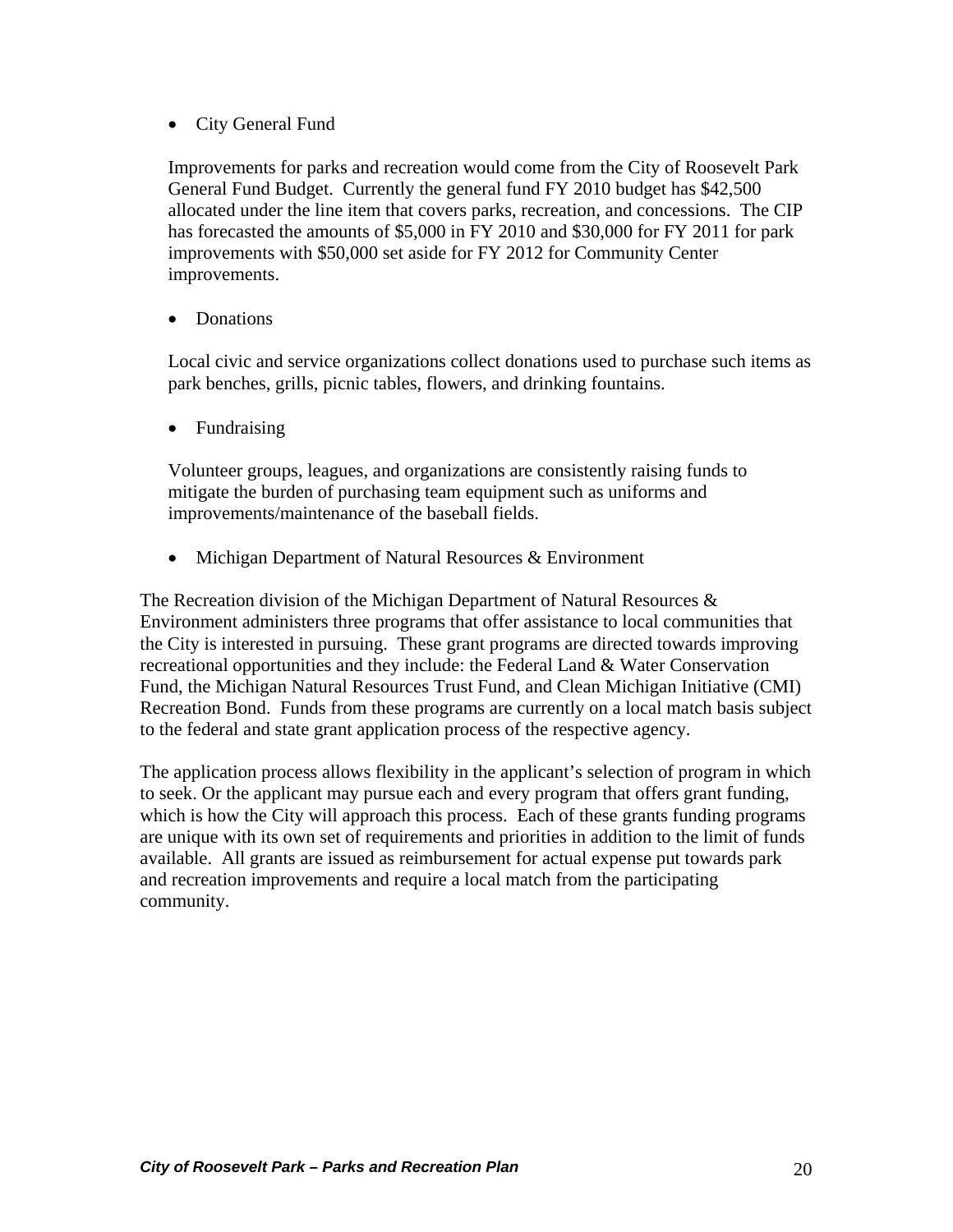<span id="page-20-0"></span>

| <b>City Park &amp; Recreation Capital Improvement Program</b> |                                                                            |                   |                 |                                                      |             |
|---------------------------------------------------------------|----------------------------------------------------------------------------|-------------------|-----------------|------------------------------------------------------|-------------|
| <b>City Park</b>                                              | Year of<br>Improvement                                                     | Estimated<br>Cost | General<br>Fund | <b>Funding</b><br>Donations &<br>Fund raising<br>(1) | MDNRE $(2)$ |
| <b>Community Park/Building</b>                                | 2010                                                                       | 100,000           | yes             | yes                                                  | yes         |
| James V. Wells Playfield                                      | 2010                                                                       | \$17,000          | yes             | yes                                                  | yes         |
| H.D. Carsell Playfield                                        | 2011                                                                       | \$35,000          | yes             | yes                                                  | yes         |
| Fordham Street Playfield                                      | 2011                                                                       | \$25,500          | ves             | ves                                                  | yes         |
| <b>Ashland Street Playfield</b>                               | 2011                                                                       | \$35,000          | yes             | yes                                                  | yes         |
| Leon J. Lambert Park                                          | 2011                                                                       | \$25,000          | yes             | yes                                                  | yes         |
| James T. Davies Playfield                                     | 2012                                                                       | \$35,000          | yes             | yes                                                  | yes         |
| Dawes/Greenwich Park                                          | 2012                                                                       | \$27,500          | yes             | yes                                                  | yes         |
| Soccer/Softball Complex                                       | 2013                                                                       | \$250,000         | yes             | yes                                                  | yes         |
| Delmar Playfield                                              | 2013                                                                       | \$100,000         | ves             | ves                                                  | ves         |
| (1) Donations & Fundraising                                   | Contributions by civic organizations & foundations                         |                   |                 |                                                      |             |
| (2) MDNRE*                                                    | Michigan Natural Resources Trust Fund and Land and Water Conservation Fund |                   |                 |                                                      |             |

\* Each park qualifies for funds from both the Natural Resources Trust Fund and Land & Water Conservation Fund programs. The MDNRE will make the decision concerning which program is more conducive with the intended improvements proposed.

## **PLAN IMPLEMENTATION**

## **Description of the Planning Process**

been successfully completed. The following steps were presented to the City's Planning The process of updating the City's Parks and Recreation Plan materialized in the fall of 2009 with the hiring of the Assistant to the City Manager. This staff person then formulated a plan of action to begin the revision process with the intention of updating the most recently adopted parks and recreation plan from 2000. This allowed for staff to re-evaluate the goals of the community and verify what proposed projects of the past had Commission at the January 25, 2010 meeting.

**Step 1** – Review the existing plans from 1994 and 2000 to analyze the appropriateness of the plans and to gauge if the contents are still applicable, specifically the proposed projects listed in the previous plans.

**Step 2** – Update the Sections that we deem suitable for the community in 2010 and beyond. This will include updating the community's description, including both social and physical features. Physical features may include geographical location, topography,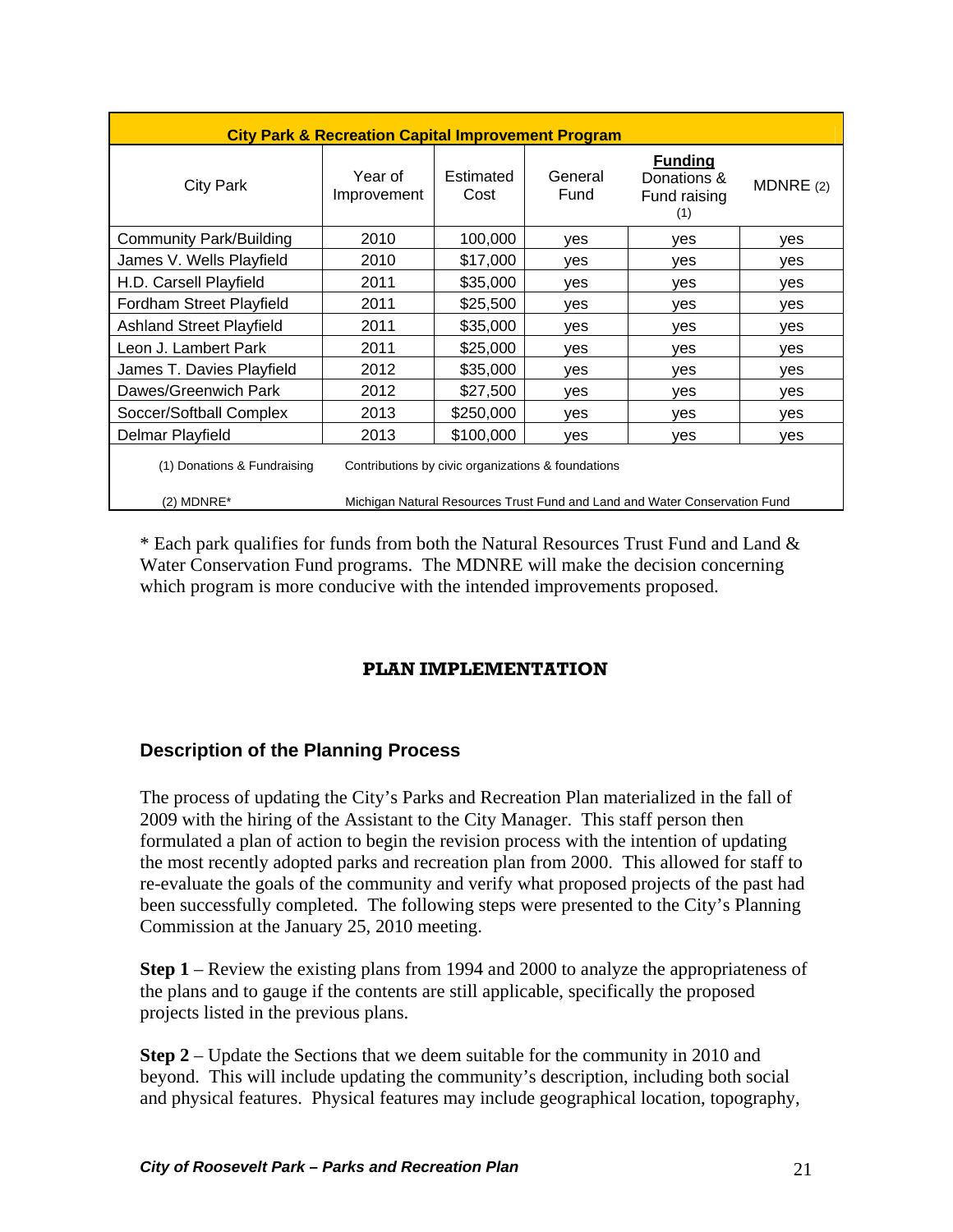<span id="page-21-0"></span>climate, soil content, hydrology, vegetation, wildlife, and transportation networks. T he social aspect should encompass trend data depicting the current population characteristics of the City and metropolitan area. Gender, age, race, housing types, income levels, employm ent figures, and information on persons with disabilities would be a good start. All the information compiled in this step will become a major component of the 2010 Plan.

City, including the types, sizes, conditions, and location of the major recreation activities. This section will include the local school district and their participation in local recreation need to conduct site visits at neighboring communities to see what other recreational providers are offering. This will provide us with a firm idea of the scale of recreational **Step 3** – Create an inventory of the current recreation opportunities presented here in the and all other service providers for the City (e.g., RPYA, Norton Shores). We will also options from a regional standpoint.

**Step 4** – Determine the recreational needs of the community in the next five years. Take the community and the specific objectives necessary to achieve such goals. This will be a significant component of the  $2010 - 2014$  Plan, and we must include all potential funding into account all the data and results of the prior reviews including all public input (steering committee, focus group, public survey) to formulate a list of recreational priorities. Compare the more present needs with those from the 1994 Plan and decide on future direction for parks and recreational activity. Draft a plan of action to accomplish the community's needs and desires relating to parks and recreation. Identify the goals of sources that will be utilized to carry out the Plan as well.

*f Community Park,*  set forth by the MDNRE's *2009 Guidelines for the Development o ecreation, Open Space, and Greenways Plans*, and with assistance from the Planning *R* Commission for review and approval of the processes involved. **Step 5** – Staff will prepare the actual 2010 -2014 document by following the guidelines

## **Public Input**

The City of Roosevelt Park is interested in providing an abundance of opportunities for recreation. To accomplish this end, City staff and members of both the City Council and distributed to each household in the City (see Appendix). The very same survey was also made available for pick up at City Hall as well as an option to complete the survey via the Planning Commission were extremely interested in receiving significant community input regarding parks and recreation. A community wide recreation survey was City website.

the Five Year Park and Recreation Plan was completed and was set up for public review. The City received a total of 301 returned surveys that amounts to a return rate of 24%. Of the 301 returned surveys, 121 left additional comments for further public input (see Appendix). Overall, the 2010 community park and recreation survey was a great success and the comments received were incorporated into the 2010-2014 Plan. A Final Draft of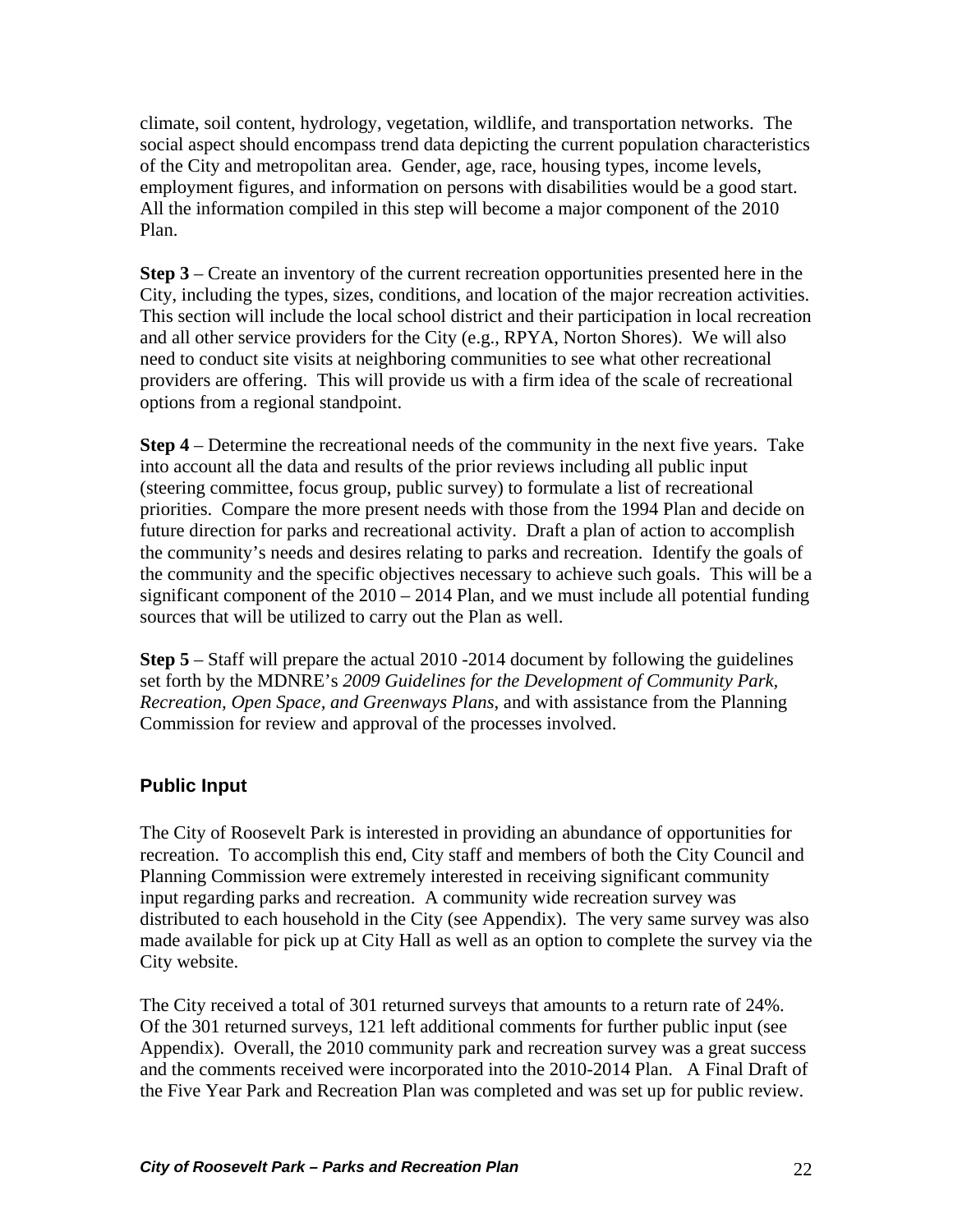<span id="page-22-0"></span>A thirty day public review and comment period was established on April 23, 2010. May 24, 2010 was the date selected to hold a public hearing to allow for residents to come forward and offer their comments regarding the Final Draft Five Year Park & Recreation Plan. The public hearing allowed for the community to express their desires and goals for the City's park and recreation program for the years ahead. A notice was posted in the Muskegon Chronicle on March 22, 2010 and was also sent to Campbell Elementary School to inform both the children and their parents of both the public comment period and ensuing meeting.

## **Recreation Goals and Objectives**

required a set of objects to help guide the achievement of such goals. The Action Plan is . the phase that illustrates the methods in which to bring the goals toward implementation The priorities of the community were established into a set of goals that pertain directly to parks and recreation. The goals were very broad and non-specific and therefore

The planning process consisted of an evaluation and analysis for all current and future facilities are not currently offered but are addressed in the short term goal section of the Plan. The strong response rate also assisted with addressing the issues relating to safety recreation endeavors for the community. The public input process allowed an opportunity to identify and compile the desires of the residents used primarily as a component of the goal setting procedure. The survey uncovered that 58% of the survey respondents stated they were in favor of developing an area for soccer or softball. Soccer and liability; including Americans with Disabilities Act (ADA) requirements.

how they will contribute to the accomplishment of the City's goals for improving park and recreation facilities. The list of goals primarily reflect the current standards set forth that will connect people with place will assure the park areas remain well used. Legibility refers to the clarity of the environment (1). A legible park allows the user to form a clear image of the location, contributing to a sense of security and comfort that leads to a positive image of the place. The list of long and short term goals is as follows: The proposed improvements were given final consideration and selected on the basis of by the public input process and are not intended to be all inclusive. The goals are in place to ensure park safety and to meet the needs of its users. Increasing site legibility

) Excerpted from *Planning, Designing and Maintaining Safer Parks Recreation Guide* (1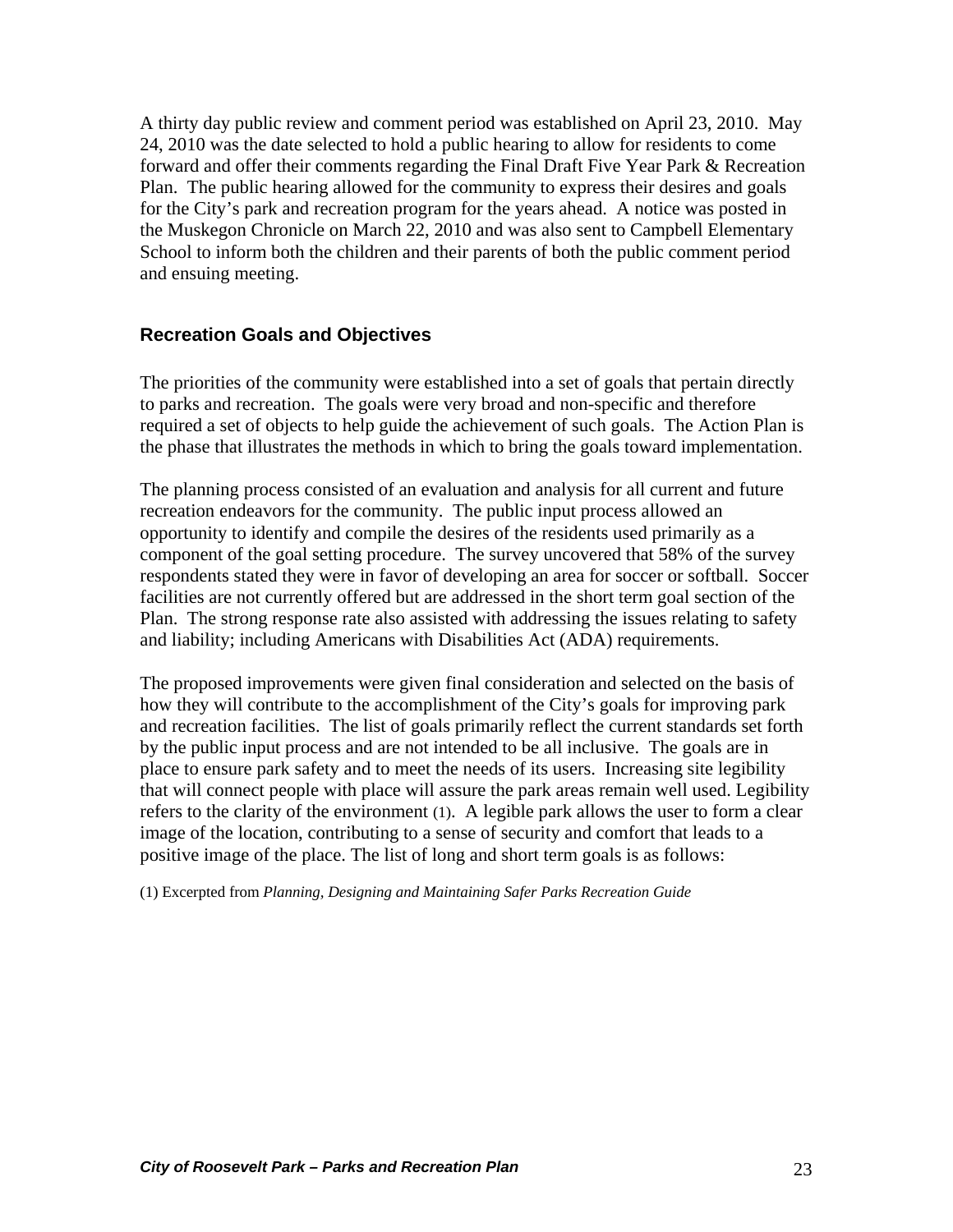## **Long Term Goals (5 – 10 years)**

- 1. Maintain and improve existing parks and continue to meet the demands of the com munity for the enjoyment and benefit of City residents. Objectives to achieve:
	- a) Incorporate this goal into the annual work plans of staff.
	- b) Assure that all staffing levels are informed of the plan and are in a position to properly implement the methods of attaining the goals.
	- c) Increase the access and circulation of the areas with proper site design utilizing the accessibility guidelines set forth by the Americans with Disabilities Act.
- 2. Maintain and improve all "active" facilities to provide a safe and pleasurable env ironment for people of all age groups.

Objectives to achieve:

- a) Focus attention on the parks and facilities that are more heavily used per the results of the public input process.
- ) Conduct a planning process to include the activities that were expressed b during public input process.
- 3. To always provide high quality park and recreational programs Objectives to achieve:
	- a) Sustain the momentum from the revised plan to keep parks and recreation activities at the forefront of annual planning sessions.
	- b) Budget for equipment and facility upgrades.

#### **Short Term Goals (0 – 3 years)**

1. Upgrade or replace all unsafe and obsolete playground equipment by using modern pieces that feature safe and eco-friendly materials.

Objectives to achieve:

- a) Complete upgrade of nearly all existing equipment to meet current standards and ADA compliance.
- b) Increase maintenance schedule for all existing equipment and facilities.
- c) Consult with recreation planning firms on methods & approach.
- d) Develop site plans for each city park that includes new equipment and proper layout of all play areas.
- e) Upgrade light fixtures to create a "consistency of lighting" and to encourage evening use of park areas.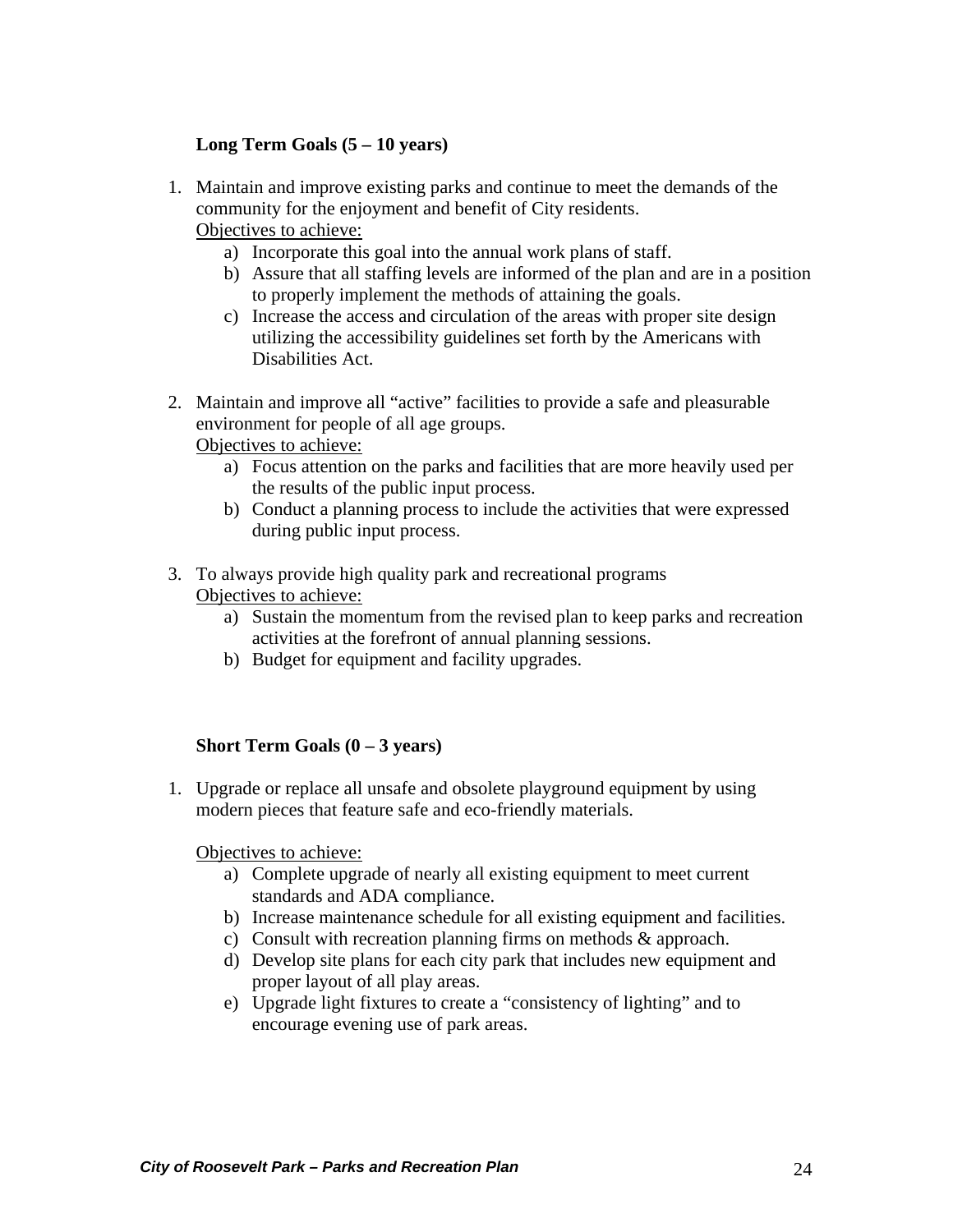- 2. Cre ate more fitness opportunities at the parks and throughout the community. Objectives to achieve:
	- a) Provide equipment and facilities that promote an outdoor healthy lifestyle that will attract users to be more active.
	- b) Provide recreational opportunities for all age groups.
	- other suitable area. c) Create an area for pickle ball to be played on an existing tennis court or
	- road tracks. d) Develop a nature trail in City-owned property located south of the rail
	- e) Maintain funding sources to assure that recreation remains a priority.
- 3. Imp rove all picnic areas by replacing grills and benches. Objectives to achieve:
	- a) Provide adequate picnic areas for the parks that are used exclusively for this purpose.
	- b) Improve the landscaping and increase the lighting for all parks.
	- c) Relocate or add benches to areas that attract picnic activity.
	- d) Encourage surveillance in high activity areas.
- 4. Generate interactive entertainment potential and additional recreation facilities at the cen tralized Community Park.

Objectives to achieve:

- a) Increase maintenance levels for existing equipment and facilities.
- b) Increase entertainment at park pavilion to include bands, symphonies, arts, poetry sessions, and drama presentations.
- c) Increase informational signage at strategic locations.
- 5. Dev elop land in northwest corner for public recreational benefit. Objectives to achieve:
	- a) Obtain and develop land in NW corner of the City to utilize for recreational purposes (currently an obsolete brown field).
	- b) Develop land along railway right-of-way for recreational trail.
	- c) Coordinate recreation development efforts with Mona Shores Public Schools for possible partnership.
	- d) Coordinate recreation initiatives with Muskegon County to mitigate over saturation of specific activities and to promote a regional location for activities.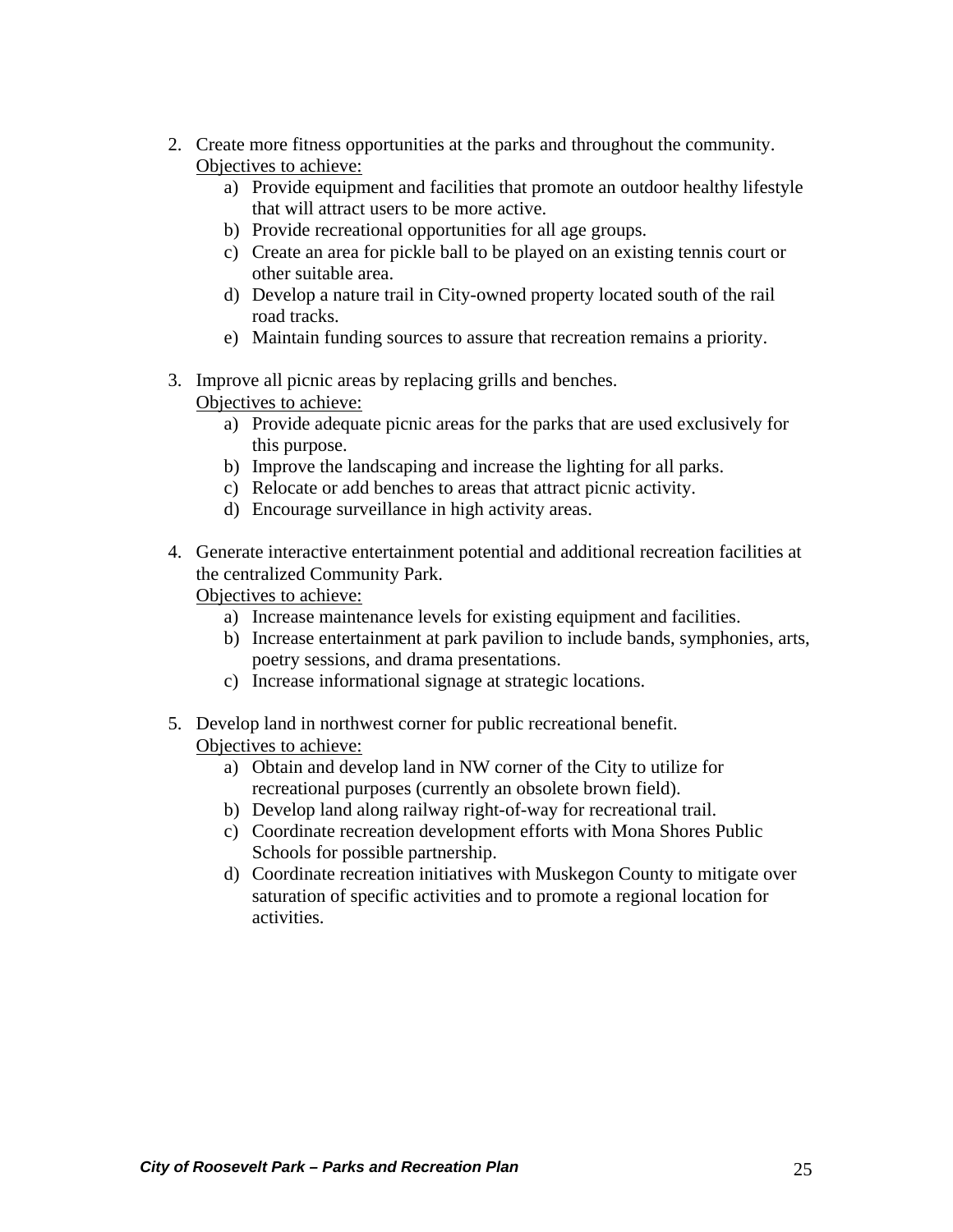## <span id="page-25-0"></span>**Action Program**

The Action program described below is intended to set a specific course of action to assure the accomplishment of the general goals outlined in the previous section.

- 1) safety of our playground equipment. Most of the pieces belonging to the City's parks are on the verge of being obsolete and irreparable. This is simply a result of equipment is essential to eliminate safety problems associated with the current stock of equipment. The addition of new benches will provide space as gathering areas for attending parents and other park users. Maintain and improve the existing parks – Roosevelt Park is a bedroom community made up primarily of young families with school aged children but with a significant number of senior citizens and retirees. The City's playfields provide for a safe and convenient recreation outlet while remaining pedestrian oriented with the typical park being no more than 3 blocks distance from any of the residential areas. Many of the parks feature dual street access and serve as a "pass through" for the folks of the neighborhood as part of their daily exercise regime. Residents have asked for additional safe play equipment to improve the age, with many of the pieces dating back to the 1950's. Existing playground equipment and play structures present a continual maintenance and safety concern. Funds are needed to assist the City with the necessary upgrades. New
	- **Improve James V. Wells (tot lot) play equipment July 2010**
	- Upgrade Community Park tennis courts for pickle ball  $-$  July 2010
	- Replace lighting components in all parks  $-$  July 2010
	- **Improve Leon Lambert Playfield play equipment– April 2011**
	- Re-surface tennis courts June  $2011$
	- **Improve play equipment Ashland Playfield August 2011**
	- **Improve play equipment James T. Davies Playfield April 2012**
	- **Improve play equipment Fordham & H.D. Carsell Parks July 2012**
	- $\blacksquare$ Improvements to Community Center and Park – April 2013
- 2) residents of all age groups to stay energetic. Provide adequate facilities that will Seniors have repeatedly expressed their concerns regarding the parks in the City, and it is our intention to accommodate those requests. The shift in demographics has required the City to think accordingly to these concerns. Create more fitness opportunities at the parks – Promote active lifestyle options for our residents through recreational opportunities that encourage appeal to our residents. Many of the parks are designed with the child in mind, and most are devoid of any middle to senior-aged facilities. According to the 2000 Census, 24% of the population consists of residents 65 years of age or older.
	- Install more benches in the parks June  $2011$
	- Develop Arts  $&$  Crafts program June 2011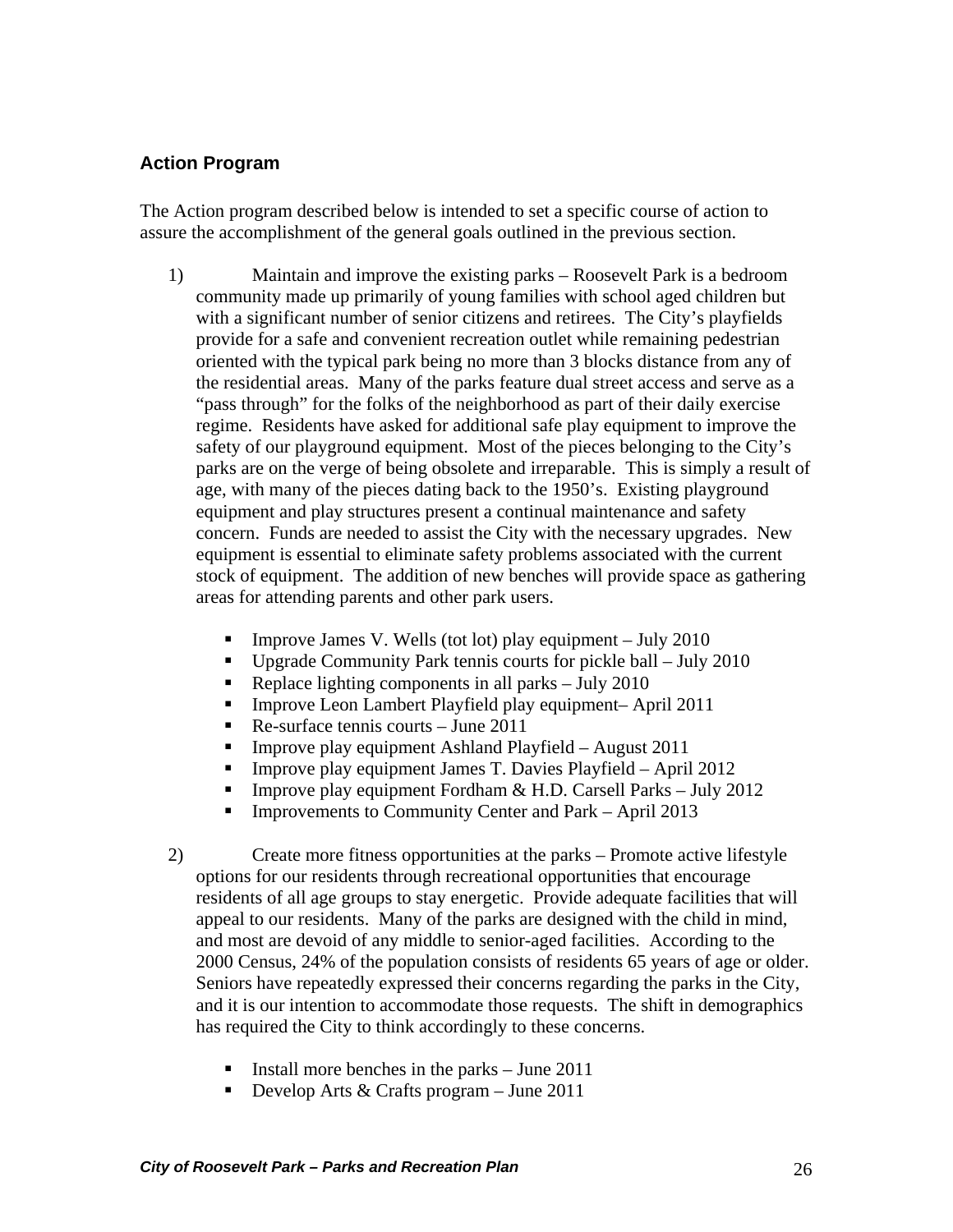- Add pet waste stations for dog walkers September 2011
- **Develop outdoor exercise area at Community Park April 2012**
- 3) are situated within the residential areas of the City. And because of this, most users are City residents. The development of land located in the NW corner of the in the immediate area that offers girls softball is located at Trinity Lutheran School in the City's Southwest section. The current field is over occupied and the need exists for an additional outlet for softball. Develop vacant land in NW section of City for soccer/baseball/softball complex and utilize area along railway for non-motorized trail. Many of the parks City that is currently an obsolete brown field area may be available for development of a multi-use recreation facility. A high demand exists for a fullscale soccer complex within the region and such a development would draw recreational users from throughout the greater Muskegon area. The only facility
	- Secure commitments from area stakeholders  $-$  April 2012
	- Obtain funding through sources May  $2012$
	- $\blacksquare$  Initial site development consultation July 2012
	- Complete engineering study/assessment August  $2012$
	- Secure contractors October 2012
	- Construction of complex March 2013

| <b>City Park</b>                | <b>Projects &amp; (cost estimates)</b>                                           | <b>Costs</b> |
|---------------------------------|----------------------------------------------------------------------------------|--------------|
|                                 |                                                                                  |              |
| James V. Wells Playfield        | Replace swing set (\$10,000), Install new play feature (\$25,000)                | \$35,000     |
|                                 |                                                                                  |              |
| H.D. Carsell Playfield          | Replace swing set (\$10,000), Install new play feature (\$25,000)                | \$35,000     |
|                                 |                                                                                  |              |
| Fordham Street Playfield        | Install new play feature (\$25,000), new seats for swing set (\$500)             | \$25,500     |
|                                 |                                                                                  |              |
| <b>Ashland Street Playfield</b> | Replace swing set (\$10,000), Install new play feature (\$25,000)                | \$35,000     |
|                                 |                                                                                  |              |
| <b>Greenwich Playfield</b>      | Replace benches (\$2,500), Install small play feature (\$10,000)                 | \$12,500     |
| Delmar Playfield                | Renovate concession stand (\$15,000), Install bleachers (\$25,000), Sign (\$500) | \$40,500     |
|                                 |                                                                                  |              |
| James T. Davies                 | New seats for swing set (\$500), Fencing and netting for tennis (\$5,000)        | \$5,500      |
|                                 |                                                                                  |              |
| <b>Community Park</b>           | Re-surface tennis court (\$20,000), New grills and seating (\$5,000)             | \$25,000     |
|                                 |                                                                                  |              |
| Leon J. Lambert Park            | Fencing (\$5,000), Re-surface tennis courts (\$20,000), Swing set (\$10,000)     | \$35,000     |
|                                 |                                                                                  |              |
| <b>Community Center Bldg.</b>   | Replace lighting (\$10,000), Renovate office (\$2,000), windows (\$5,000)        | \$17,000     |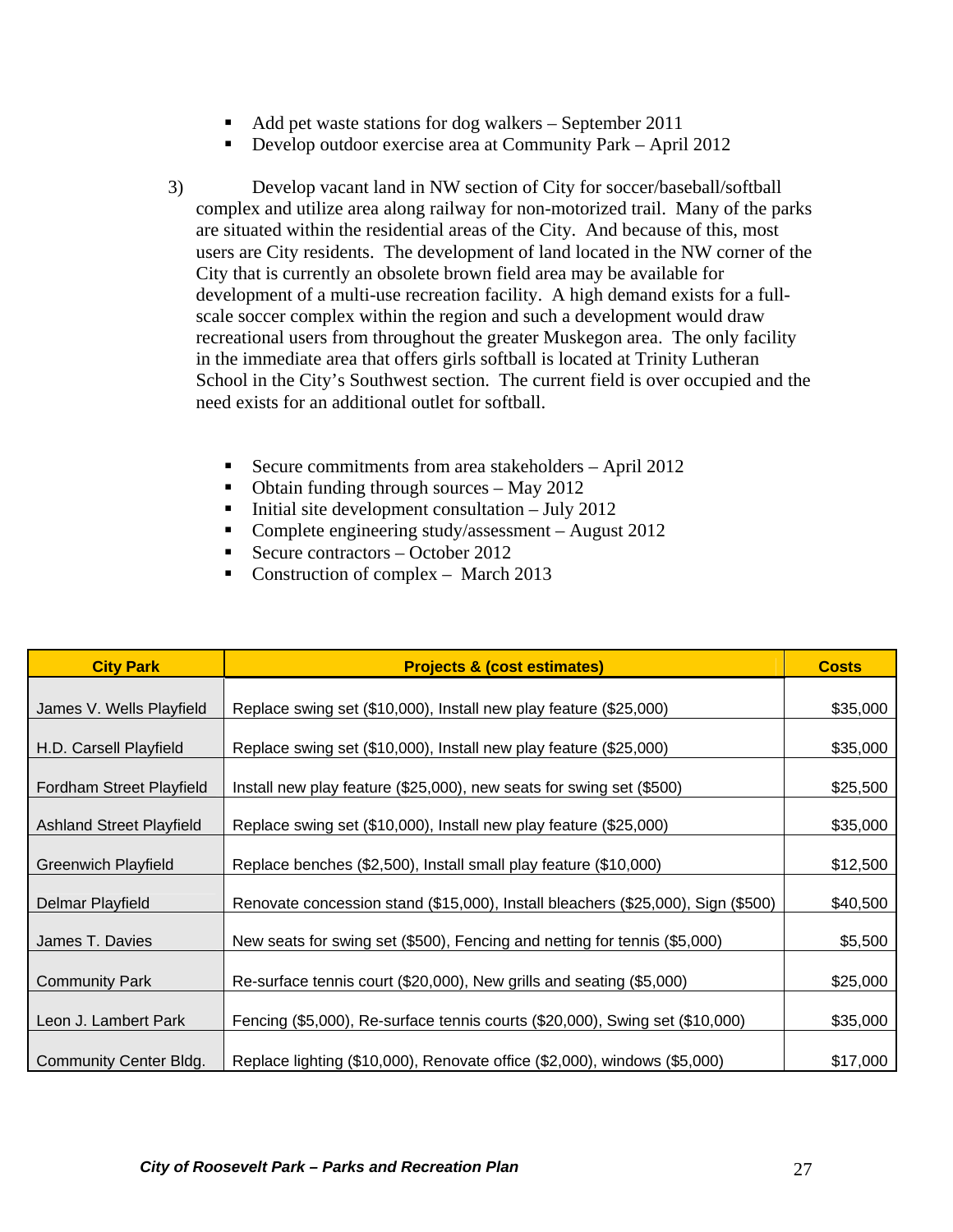#### **APPENDIX**

#### <span id="page-27-0"></span>**Community Survey Results**

The City of Roosevelt Park is currently working towards updating its Parks and Recreation Plan that will allow us to become eligible for Grant funding from the State. The intentions for the survey are to gain valuable input from the citizens regarding the parks and recreational opportunities provided here in the City. Residents play a pivotal role in the process by providing insight regarding the overall quality and accessibility of the City's park system. Please take the time to complete this survey so that we can utilize your input to enhance our parks. We truly appreciate your cooperation and if you have any questions or comments please contact Anthony Chandler at (231) 755-3721 ext 108. Thank you for your support.

- 1. How many years have you lived in Roosevelt Park? Avg. length of time is 24 years
- 2. How many people currently reside in your household? Avg. household size is 2.35 persons
- 3. How often do you or members of your household use the parks located in the City of Roosevelt Park?
	- a. Never (14%)
	- b. Daily  $(4\%)$
	- c. Once a week  $(16%)$
	- d. 2-3 times per week  $(20%)$
	- e. More than 4 times per (9%)
	- f. Less than once per month (37%)
- 4. During which season do you utilize the City parks? (circle all that apply)
	- a. Spring (72%)
	- b. Summer (98%)
	- c. Fall  $(66%)$
	- d. Winter (12%)
- 5. What activities do you enjoy while using the City parks? (circle all that apply)
	- a. Walking (83%)
	- b. Tennis (24%)
	- c. Picnicking (23%)
	- d. Baseball (19%)
	- e. Playground equipment (53%)
	- f. Walking your pets (35%)
- 6. Which of the City parks do you most frequently use? (circle all that apply)
	- a. Delmar Playfield (baseball) (28%)
	- b. Wells Playfield (tot lot) (35%)
	- c. Carsell Park (Haverhill) (15%)
	- d. Fordham Park (Germaine) (8%)
	- e. Ashland Park (Post) (3 %)
	- f. Lambert Park (Broadway) (19%)
	- g. Davies Park (Sherwood) (17%)
	- h. Community Center Park (71%)
	- i. Greenwich Park (Hidden) (10%)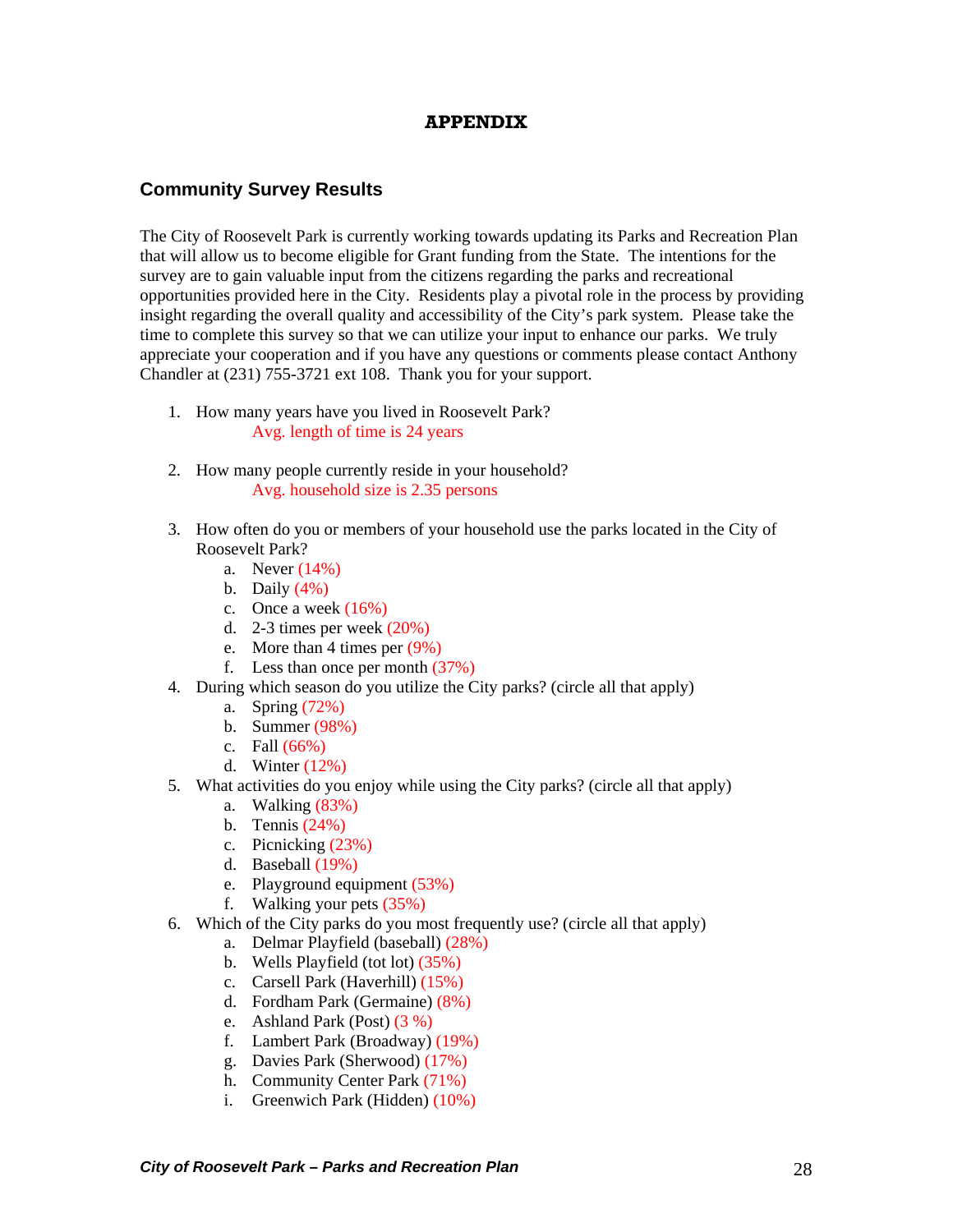- 7. Has your family participated in the activities sponsored by Roosevelt Park Youth Athletics (RPYA)? NO (60%) – YES (40%)
- 8. Would you like to see an area developed for soccer or softball? NO (42%) – YES (58%)
- 9. Over the next five years, what would you list has the highest priority regarding the City's public parks?
	- a. Maintaining or improving existing equipment (63%)
	- b. Upgrading the level of activities offered (17%)
	- c. Development of new park and recreational space (including trails) (20%)
- 10. How would you currently rank the City's parks and recreational structure?
	- a. Below Average (2%)
	- b. Average (33%)
	- c. Above Average (50%)
	- d. Exceptional (15%)

#### Additional Comments:

We have received 121 additional comments. See attachment.

This concludes the City of Roosevelt Park community parks and recreation survey. Thank you so much for participating. ALL responses are important and will remain confidential. Please return the completed survey to:

City Hall 900 Oak Ridge Road Roosevelt Park, MI 49441

(There is a night slot located at the front entrance for your convenience)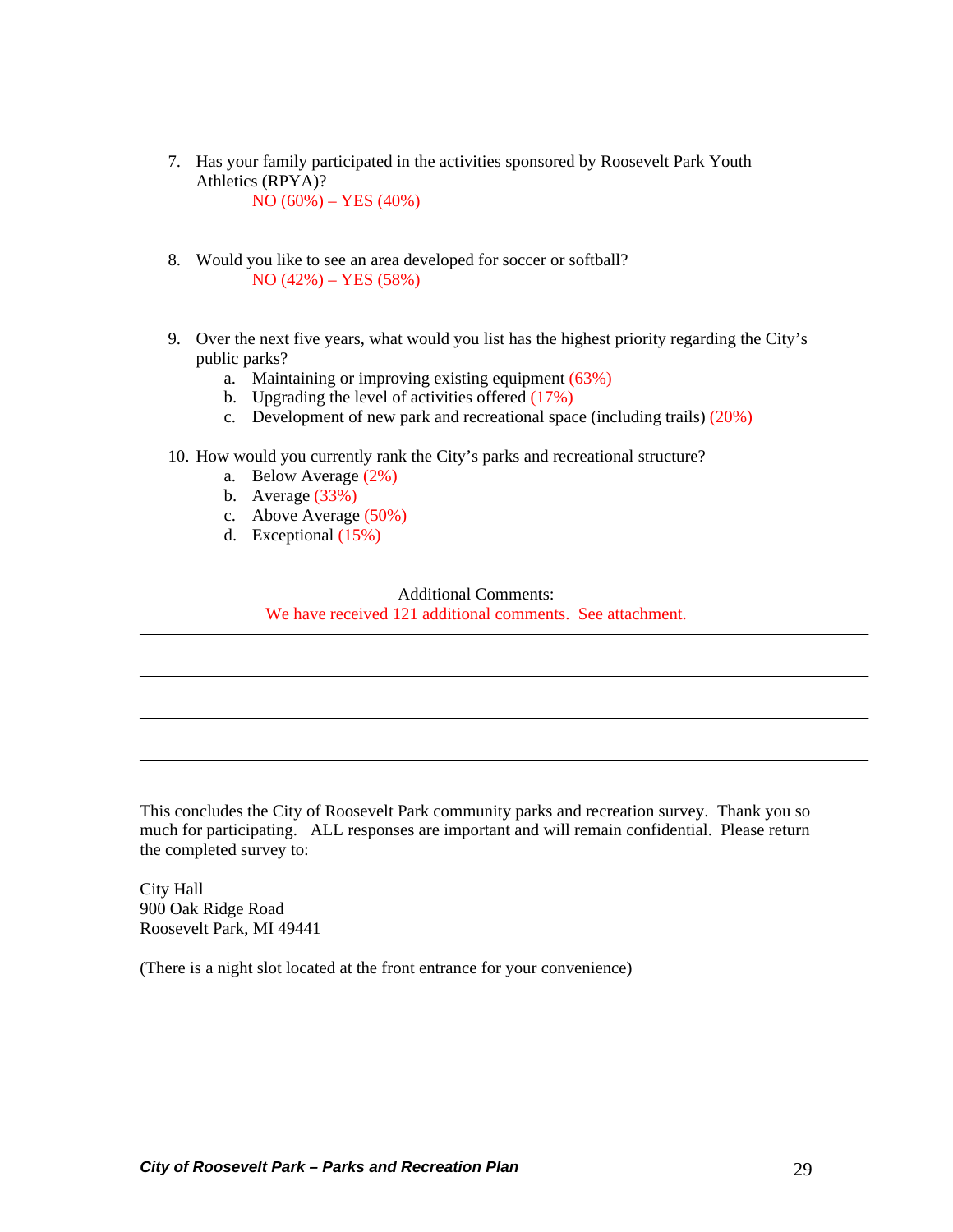#### <span id="page-29-0"></span>**Community Survey Comments** (additional comments section)

- 1. I would like to see the roads and water in the basement fixed.
- 2. Fix the local roads that lead to the parks.
- 3. Clean slide at Davies Park.
- 4. Thanks, we love it here.
- 5. Our parks have always been the envy of other areas.
- 6. I enjoy the benches for resting during my walks.
- 7. Our parks are blah! We need to have more for our kids close to home.
- 8. The community center park is above average and a walking trail would be nice.
- 9. More garbage cans and doggie bags for people with pets.
- 10. More enforcement of dog droppings and barking dogs.
- 11. We have always viewed RP as a great place to raise a family and we hope that the tradition continues. We ride bikes and appreciate the nice sidewalks but need more trash cans.
- 12. Inline skating area, winter ice skating and small sled hill for kids. Basketball.
- 13. The fence next to the park is rusty and broken on Glenside and Cornell.
- 14. We only walk but the parks are wonderful for the children.
- 15. Nice job with keeping the parks clean, lawns groomed and garbage cans emptied.
- 16. I have always enjoyed living in RP and the children have always had a place to play and grow.
- 17. More organized activities for youth.
- 18. A very good place to live with great services and help when needed.
- 19. I think as many grandparents use the parks for grandchildren as parents do, especially the play areas.
- 20. I would like to see a dog park. We have a lot of dog owners so a dog park would be a big plus.
- 21. Focus on upgrading and providing better quality for a few parks and eliminate the others. A one square mile does not need 9 parks, it is not 1950 anymore.
- 22. I wish that the sidewalks that run through the parks would be plowed when it snows.
- 23. Preserve the trees that give the city its character and trails that can be used by everyone.
- 24. I would like to see pickle ball courts used with the tennis courts on Broadway.
- 25. More picnic areas. Use a less frequented park and fence it in for dogs. There is a real need for a dog park.
- 26. Keep graffiti of the equipment.
- 27. We have always enjoyed the parks and have felt safe living here.
- 28. Fordham Park needs upgrading. The metal is old and dangerous on the slide, and the merry-goround is inadequate. The swings are so loud they can be heard two blocks away.
- 29. Kids need to be kept busy. They need a place to meet and play "sand lot" activities.
- 30. Thanks to our city workers for their dedication and efforts.
- 31. It is a joy to walk through the parks. Sherwood Park walkways were not always clear this last winter.
- 32. More garbage cans. More activities for middle-aged participants (board game tournaments).
- 33. Broadway park basketball court and pickle ball court.
- 34. Besides the parks I would like sewers and roads worked on.
- 35. I really enjoy the close location of the playgrounds, they are within walking distance and well maintained.
- 36. Would like more arts and crafts and keep the tennis and baseball camps.
- 37. Would like to see a sign at Delmar Playfield.
- 38. We are surprised how well the city maintains the parks, streets, and facilities.
- 39. The parks need a greater police presence because there are too many violations of park rules. More enforcement of the rules.
- 40. Parks are generally in good shape. Do not add basketball.
- 41. If we had children we would utilize the parks more often.
- 42. Tennis courts need maintenance with grass growing through the cracks. Swings are all rusty.
- 43. It's wonderful to have so many parks, but it would be nice to fill in the holes that develop beneath the swings.
- 44. The fact that such a small city contains so many parks is exceptional. Any improvement or expansion would benefit present and future residents.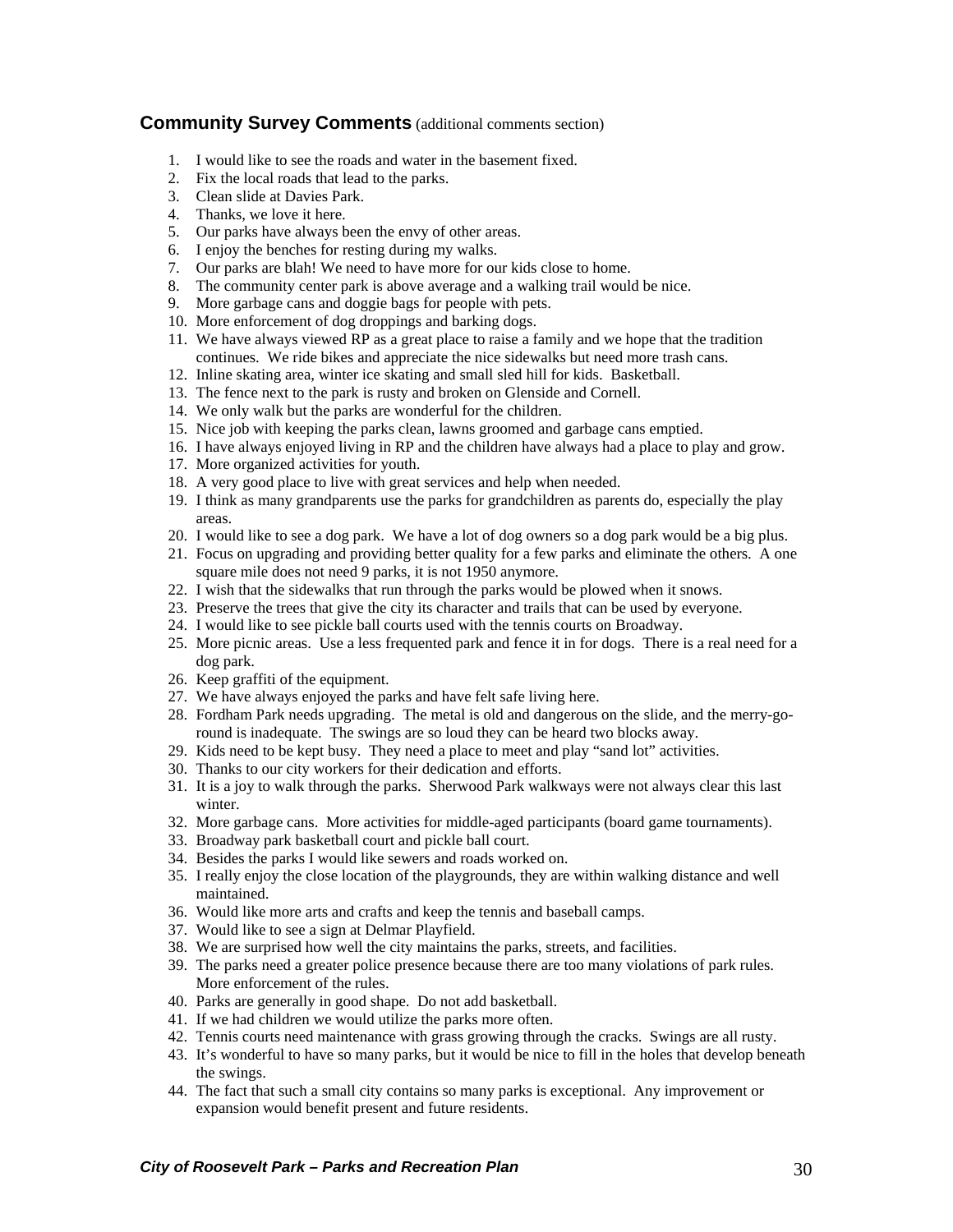- 45. The city should focus on the streets and sewers.
- 46. You do a great job, and I'm proud to live in Roosevelt Park.
- 47. New equipment would be nice and better suited toward toddlers and with less metal.
- 48. Tennis courts need resurfacing.
- 49. I love Roosevelt Park and think it's a wonderful place to live and raise a family.
- 50. Close some of the parks and sell the land to bring in more tax dollars. Only keep one.
- 51. Curb appeal in residential areas need to be a priority. Lawn care, steps, and broken fences need attention and curb appeal can make or break a neighborhood.
- 52. Keep up the great work!
- 53. I love Roosevelt Park! Our city rocks!
- 54. We enjoy the small parks. It was one of the reasons we chose to live here. Walking trails would be a fantastic addition to the park system.
- 55. Roosevelt Park is a wonderful area to raise a family and retire.
- 56. I have lived here my entire life and think Roosevelt Park is a great place to live. I hope you keep up the service we have received in the past. Thanks.
- 57. I am 96 years old and can't use the parks but I enjoyed them in the past.
- 58. We have more than enough parks; let's work on the rentals and our untidy neighbors.
- 59. Monitor the parks in the evening for noise and misuse.
- 60. Close the parks at dusk.
- 61. Would love to see more walking/bike trails.
- 62. We love living in Roosevelt Park.
- 63. I suggest temporary speed bumps during baseball games. Parking is congested with pedestrians crossing streets and cars roaring past.
- 64. One of the main reasons we moved to Roosevelt Park was for all the parks. My daughter enjoyed them as a kid and now our granddaughter.
- 65. Too bad we can't use the money for our roads.
- 66. More all season activities and police presence at Delmar during games.
- 67. I've lived in Pittsburgh, Traverse City, and several small cities in between and Roosevelt Park has the best playgrounds and parks. We love having our kids grow up here.
- 68. Has been a great place to live for over 53 years.
- 69. We love the parks and the community center playground. In the summer and fall of last year we walked down there to play almost every day. Would love to see more crafts and activities for children and adults.
- 70. Roosevelt Park really needs a dog park. Maybe use a park that is rarely used and make for dogs to run around in.
- 71. Drinking fountains at all parks and more benches at Community Center Park.
- 72. Fix water problem.
- 73. Lambert Park should be sub-divided and sold for homestead, it's never used.
- 74. We are retired and our children and grandchildren are grown but I think the parks are very important for the young families. We do a lot of walking.
- 75. I like that there are so many.
- 76. At 85 years old it's difficult to answer this.
- 77. We have small grandchildren who love the equipment, but kids playing football are disruptive.
- 78. Garbage containers should be kept in the back of the house because it looks bad when out walking.
- 79. Please fix the roads! Too many potholes.
- 80. Tennis courts and things we already have need more maintenance. Upgrading or improving does not make sense and it's a waste of money if not taken care of. We see city employees riding around in yellow trucks doing what? People park how they want and where they want. Boats, campers, etc. and the city does what? People do not even take care of their property and yet there are rules, but are they enforced? When they are cutting grass they sit on the mowers talking on their cell phones?? Roosevelt Park is not the same anymore.
- 81. How about a large pool and water slide at the Community Center.
- 82. More year around activities for adults and youths. Just look around even at city hall/police office and how little activities they do and how they are over weight and out of shape. And what about having police present at Delmar/Community Park when games are being played?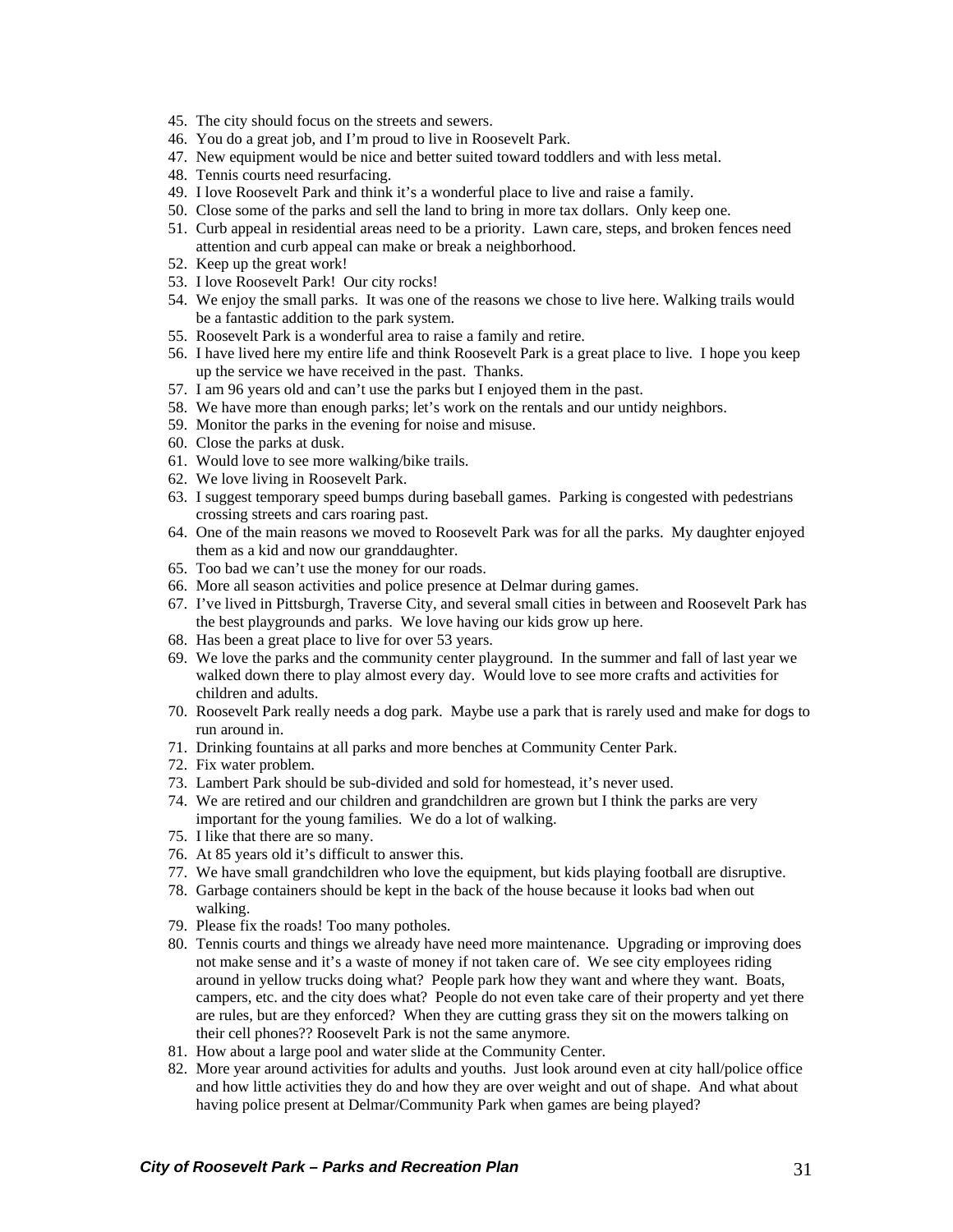- 83. We realize the economy has been terrible but it is a travesty what condition a lot of the parks & roads are in. Let's have two Roosevelt Park days, in May & August.
- 84. The light has been out at Fordham Park for two years, and the swing sets and tire swings need to be dug out and re-filled with sand.
- 85. When the kids were younger we would use the parks more often.
- 86. 86 years old.
- 87. Equipment in many of the parks needs upgrading and maybe some could be used as community gardens.
- 88. Would rather see money spent on fixing the roads in the park.
- 89. It seems we have a few residents that do not keep their homes up to Roosevelt Park standards. I would hope the city can get them moving toward a good spring clean-up that includes the back yards and getting rid of leaves, trash, and dog dew. Also, perhaps it would be good to have a date when the Christmas decorations should be put away and not left in the yard or on the outside deck.
- 90. I would like to improve the arts & craft booth. I have some simple ideas and my husband and I would do the work. I would love to help that program.
- 91. I use the parks only when the grandchildren visit.
- 92. For the last 15 years I have taken the grandchildren to our parks and I would like to see the equipment that was taken down at the community center park put back up.
- 93. I'm a senior so children & grandkids are grown up but when the great grand kids come over they always go to the parks. The parks where here when we moved in and everyone went a lot. They are great.
- 94. The influx of rental homes is very detrimental to Roosevelt Park, and very discouraging to those of us who take good care of our homes and property. Where is "the pride in the park?" It seems that property guidelines that were once in place do not matter anymore.
- 95. Would doggy dew bags help people in the park to pick up after their dogs?
- 96. Although I do not use the parks, I believe that they are a "very important" part of this small community.
- 97. We have raised our two children in "The Park" for 28 years and have loved every minute of it. The city workers are great and very helpful. A wonderful place to live. Water is high but wouldn't go anywhere else.
- 98. The parks are the reason we moved here and I'm so glad I did.
- 99. Love our parks!!
- 100.An ice rink for the winter would be nice.
- 101.Put up "stay off" signs on the fences at the ball fields to keep the kids from breaking down the fences.
- 102.Since I am retired and my family is raised and moved out of the areas this does not apply.
- 103.Our baseball park looks awful. The main grass and infield area fix the fences and make them playable – edging in the field area.
- 104.Get water bills down but I like living in Roosevelt Park.
- 105.We are lucky to live in an area with so many parks. We think that you have always done a great job on the parks and we appreciate how nice the parks usually look. Thanks for placing garbage cans that are great for pet waste bags and keep parks neater. When our kids were young, we would use the parks now we take our grandkids to the same parks.
- 106.We moved here because of all the parks and the family friendly neighborhood. Thank you.
- 107.The parks in Roosevelt Park make the city unique. My child is older now but we used the parks weekly. Great idea with the gazebo too.
- 108.My grandchildren enjoy all of the city's parks.
- 109.A soccer field would be awesome if space is available! It is such a popular sport and difficult to find an open space large enough for kids to play (including other things like tag football). We also enjoy the arts & crafts in the summer.
- 110.Nice job maintaining the parks over the years.
- 111.Much of the equipment seems dated and unsafe. There is a lot of chipped paint that is scary with babies and toddlers.
- 112.I love all of the small parks around the city but there needs to be rules enforced. Yesterday there was an older (19-20) year old jumping his bike over the hill leading to the community park. There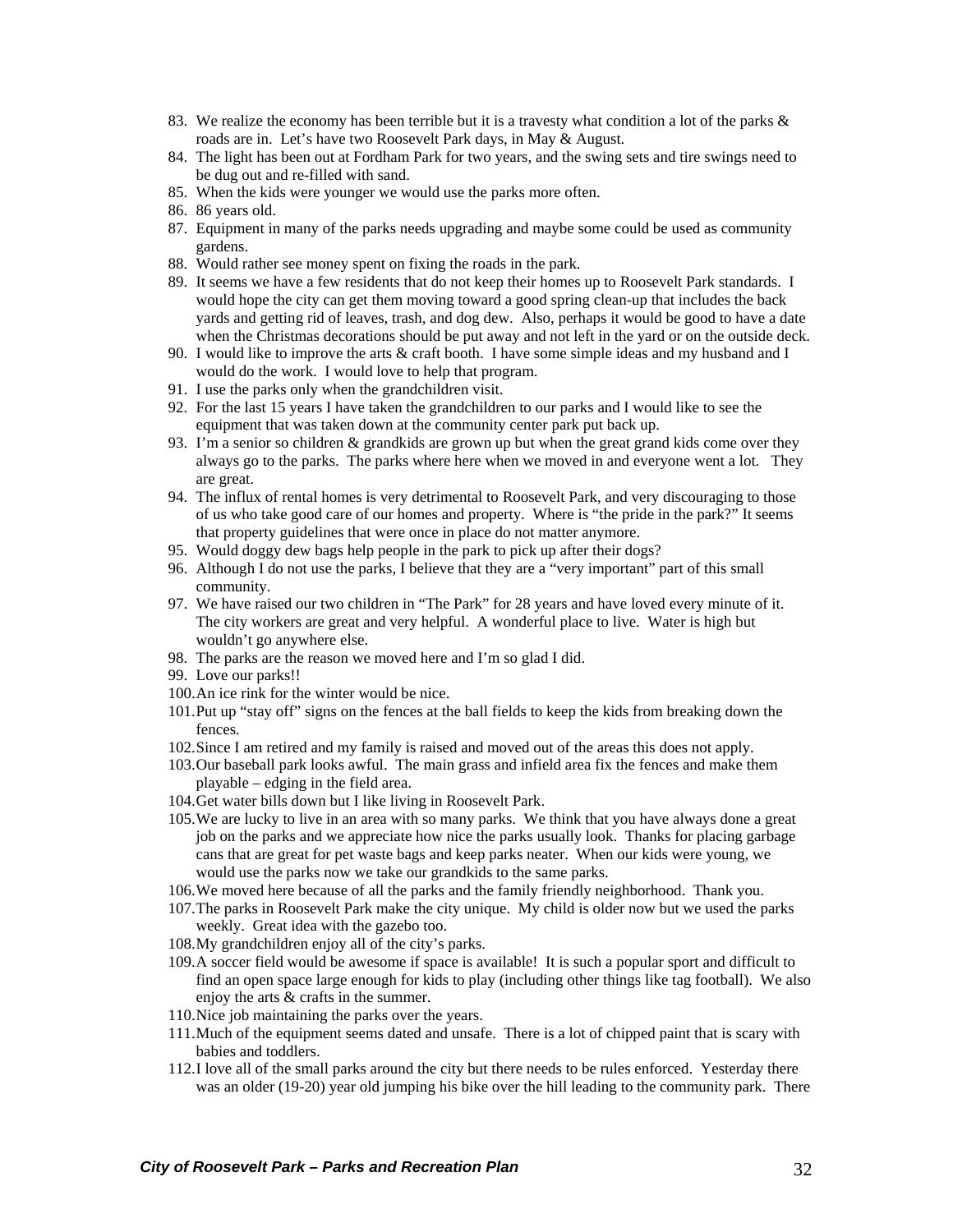<span id="page-32-0"></span>is a posted sign for "no bikes" on this area. Dangerous with little ones playing there! Police need to monitor this area more. Gazebo gets damaged often from people just being destructive.

- 113.One of the reasons we moved here was due to the parks and playgrounds. This city is great for families with children. The service the city provides is second to none.
- 114.We could have moved anywhere but we stayed mainly for the parks. We love it here.
- 115.Senior Citizens.
- 116.Additional unlocked bathrooms at the Community Center.
- 117.Rest rooms and water at the parks. Outstanding, this is the #1 reason our family has lived here for over 20 years.
- 118.All are very important and make Roosevelt Park a great place to live with kids.
- 119.Keep doing a great job in taking care of the park next to my house. Thank you.
- 120.Some of the park equipment is old and rusty but the newer equipment is beautiful. I would just like to see the older locations updated along with the tennis courts re-surfaced at Broadway Park.
- 121.The roads continue to get worse year after year.

#### **MDNRE Recreation Grant Inventory**

To date, the City of Roosevelt Park has received grant funding a total of four times for park and recreational purposes. The grant funding is listed below.

| <b>YEAR</b> | <b>GRANT NUMBER</b> | <b>GRANT AMOUNT</b> | <b>FUND</b>                     |
|-------------|---------------------|---------------------|---------------------------------|
| 1972        | 26-00215            | \$20,228            | Land Water Conservation Fund    |
| 1975        | 26-00639            | \$12,088            | Land Water Conservation Fund    |
| 1978        | 26-00722            | \$14,108            | Land Water Conservation Fund    |
| 2000        | CM00-225            | \$140,800           | Clean Michigan Initiative Grant |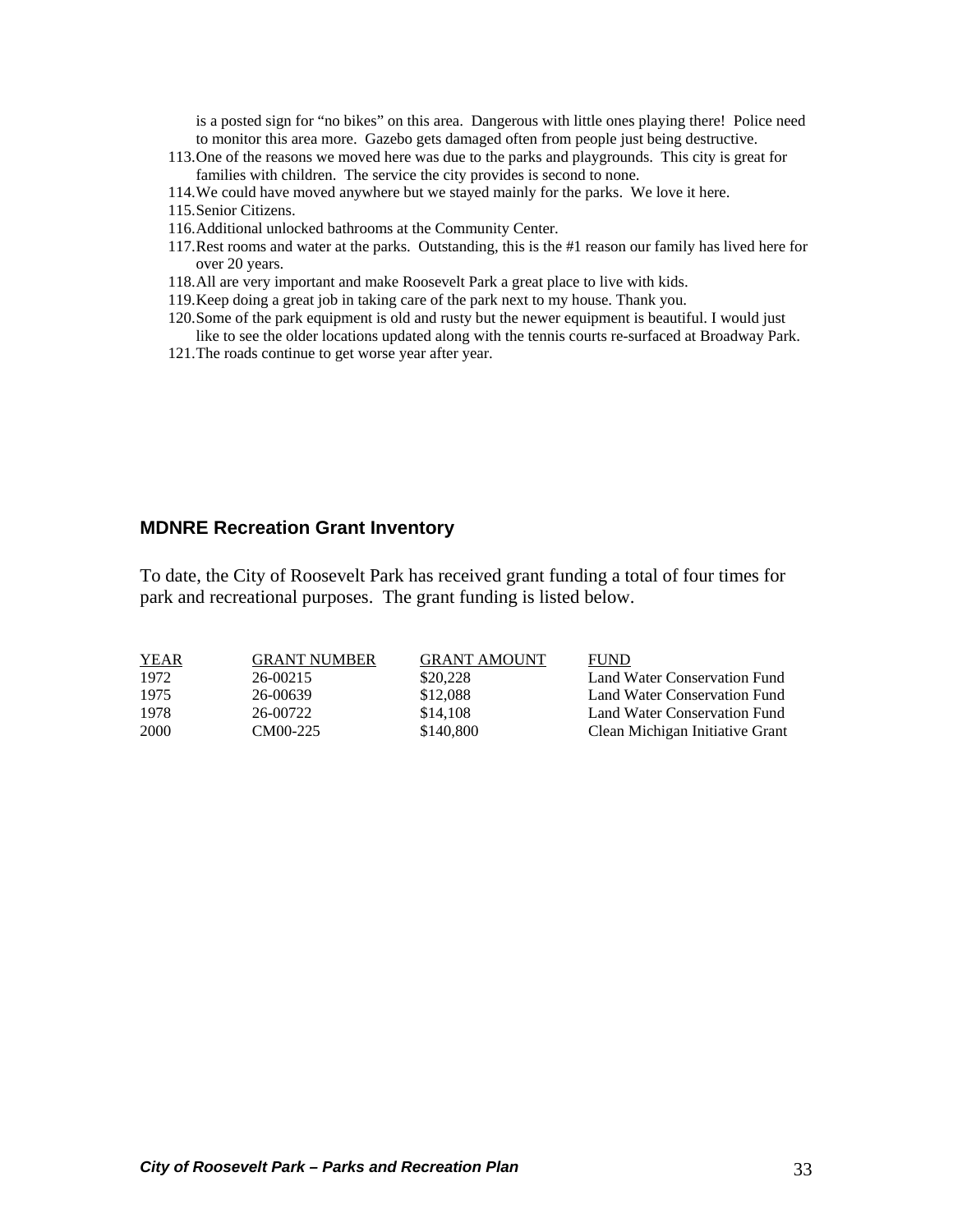<span id="page-33-0"></span>**Park and Recreation Map**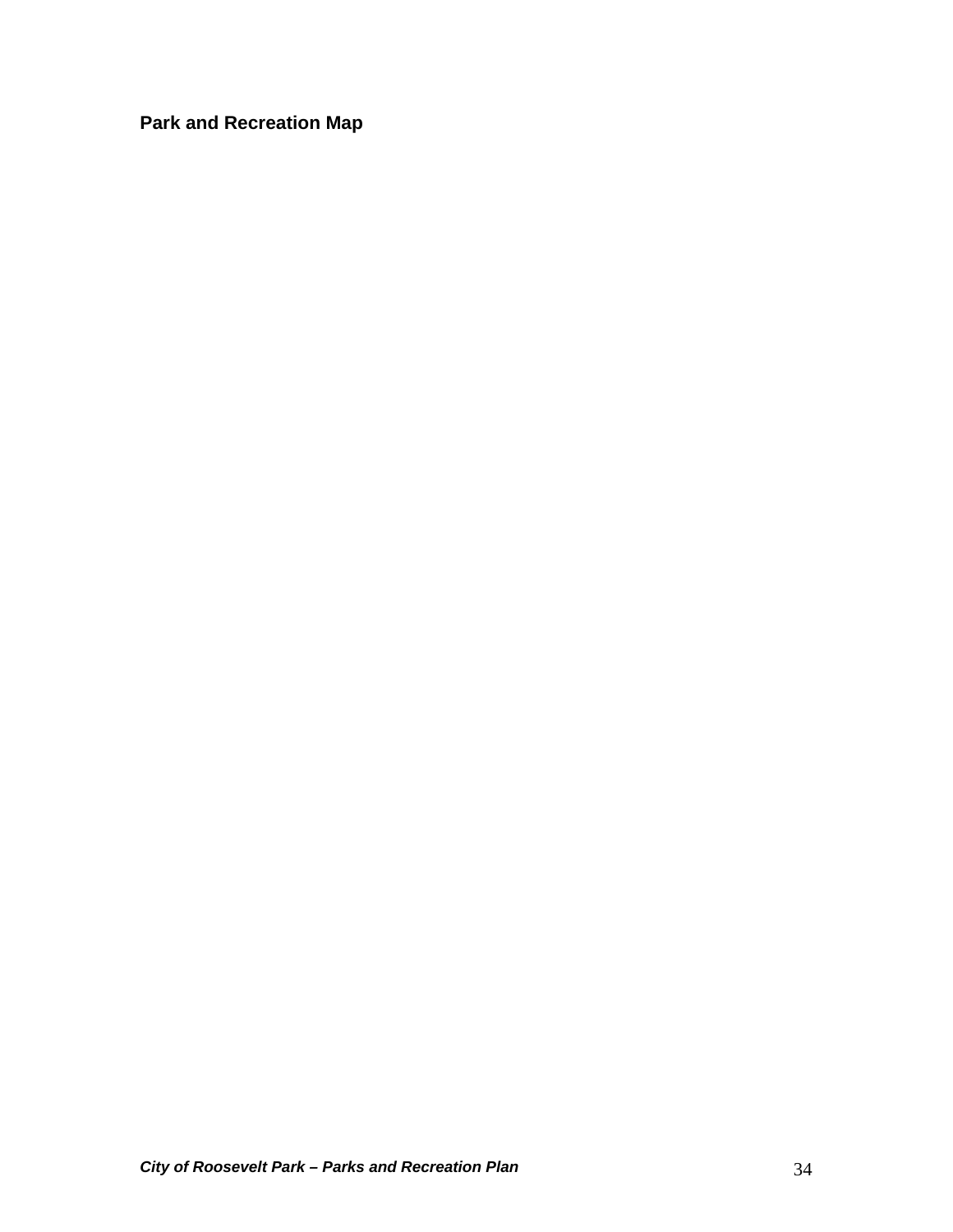<span id="page-34-0"></span>**Site Plan Design**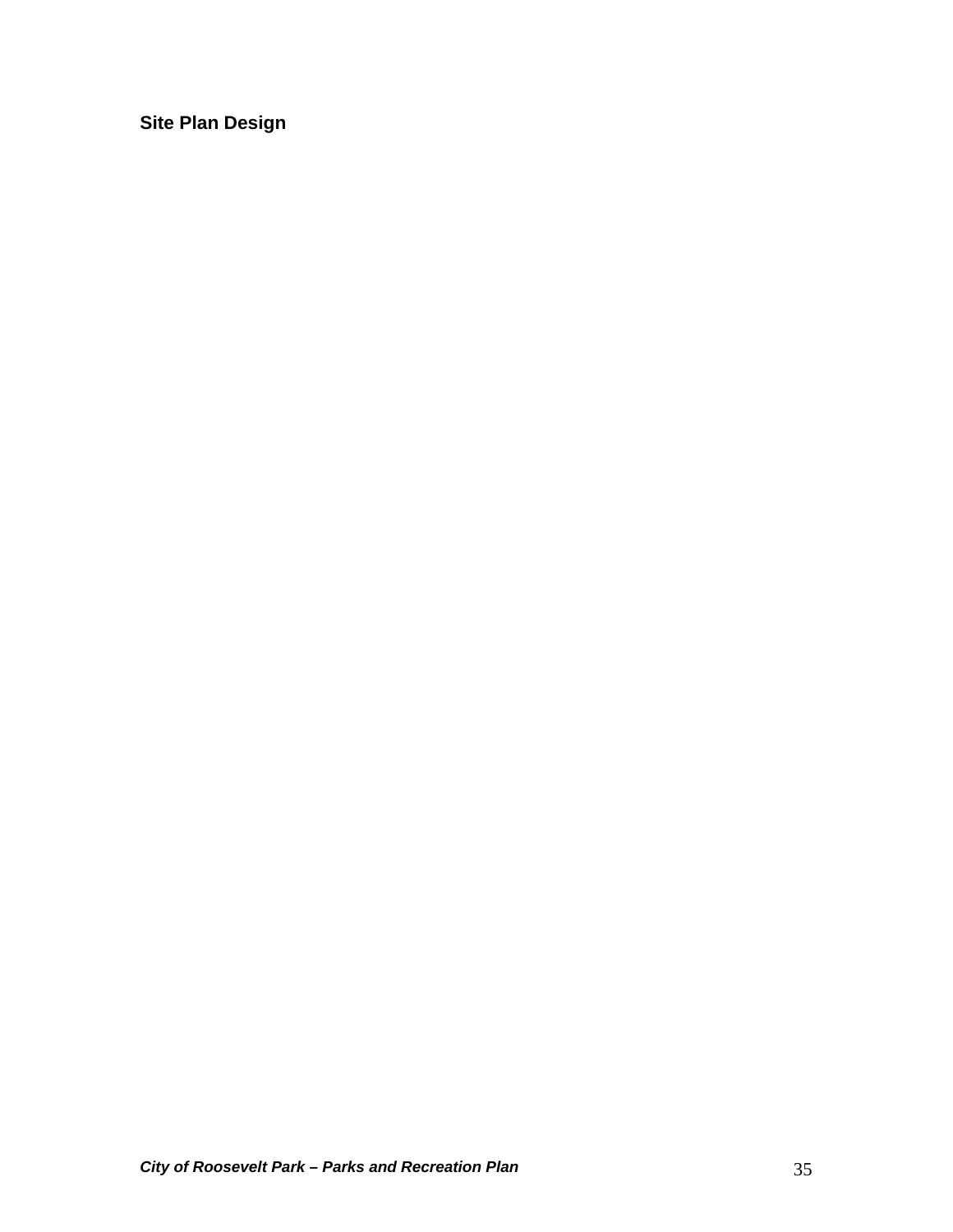<span id="page-35-0"></span>**Public Hearing Notification**